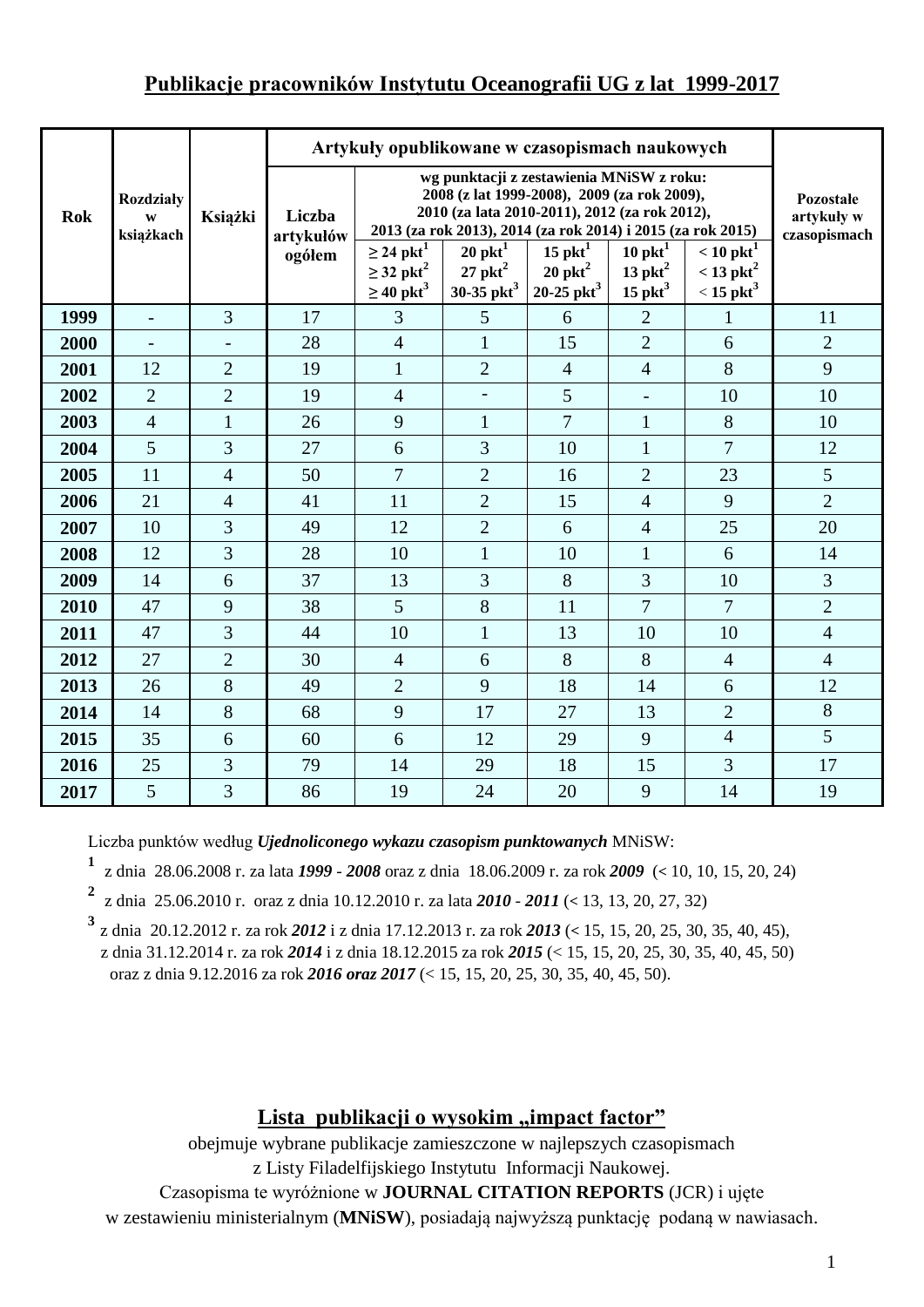## **1999**

**Falkowska L.**, **Piekarek-Jankowska H.**, 1999. Submarine seepage of fresh groundwater: disturbance in hydrological and chemical structure of the water column in the Gdańsk Basin. *ICES Journal of Marine Science*, 56 Suppl.: 153- 160, (20).

Gouletquer P., **Wołowicz M.**, **Latała A.**, Geairon P., Huvet A., Boundry P., 1999. Comparative analysis of oxygen consumption rate between cupped oyster spot of *Crassostrea gigas* of French, Japanese, Spanish and Taiwanese origins. *Aquatic Living Resources*, 12(4): 271-277, (20).

**Latała A.**, 1999, Photosynthetic light-response curves in marine benthic plants from the Thau Lagoon. In: G. Garab (ed.) Photosynthesis: Mechanisms and effects. *Kluwer Academic Publishers*, vol. V: 849-852, (24).

**Magoński J.**, 1999. Conjugation and proton exchange equilibria: an electrometric method for determination of heteroconjugation constants in solvents of weak proton donating and weak proton accepting properties. *Analytica Chimica Acta*, 384: 27-35, (24).

**Sapota M.**, 1999. Gonad development and embryogenesis of *Notothenia coriiceps* from South Shetlands – Antarctica. *Polar Biology,* 22(3): 164-168, (20).

**Sokołowski A.**, **Wołowicz M.**, Hummel H., Bogaards R., 1999. Physiological responses of *Macoma balthica* to copper pollution. *Oceanologica Acta*, 22(4): 431-39, (20).

Szefer P., **Wołowicz M.**, Kusak A., Deslous-Paoli J.-M., Czarnowski W., Frelek K., Belzunce M.- J., 1999, Distribution of mercury and other trace metals in the cockle *Cerastoderma glaucum* from the Mediterranean Lagoon Etang de Thau. *Arch. Environ. Contam. Toxicol.*, 36(1): 56-63, (20).

**Urbański J.**, 1999. The use of fuzzy setsin the evaluation of the environment of coastal waters. *International Journal of Geographical Information Science*, 13(7): 723–730, (24).

## **2000**

**Grzybowski W.**, 2000. Effect of short-term sunlight irradiation on absorbance spectra of chromophoric organic matter dissolved in coastal and riverine water. *Chemosphere*, 40(12): 1313-1318, (24).

Latala A., Misiewicz S., 2000. Effects of light, temperature and salinity on the growth and chlorophyll *a* content of Baltic cyanobacterium *Phormidium amphibium*. *Archiv für Hydrobiologie*, *Algological Studies*, 100: 157-180, (20).

**Magoński J**., 2000. Conjugation and proton exchange equilibria. Heteroconjugation constants for the 4-nitobenzoic acid - substituted phenolate systems in acetonitrile. *Physical Chemistry Chemical Physics*, 2: 2743, (24).

Rainbow P.S, **Wołowicz M.**, Smith B.D., **Sokołowski A.**, 2000. Biomonitoring of trace metals in the Gulf of Gdańsk, using mussels (*Mytilus trossulus*) and barnacles (*Balanus improvisus*). *Water Research*, 34(6): 1823-1829, (24).

**Surosz W.**, Palińska K. A., 2000. Ultrastructural changes induced by selected cadmium and copper concentration in the cyanobacterium *Phormidium*: interaction with salinity. *Journal of Plant Physiology,* 157: 643-650, (24).

## **2001**

Marks R., **Bełdowska M.**, 2001. Air-sea exchange of mercury vapourover the Gulf of Gdańsk and southern Baltic sea. *Journal of Marine Systems*, 27: 315-324, (20).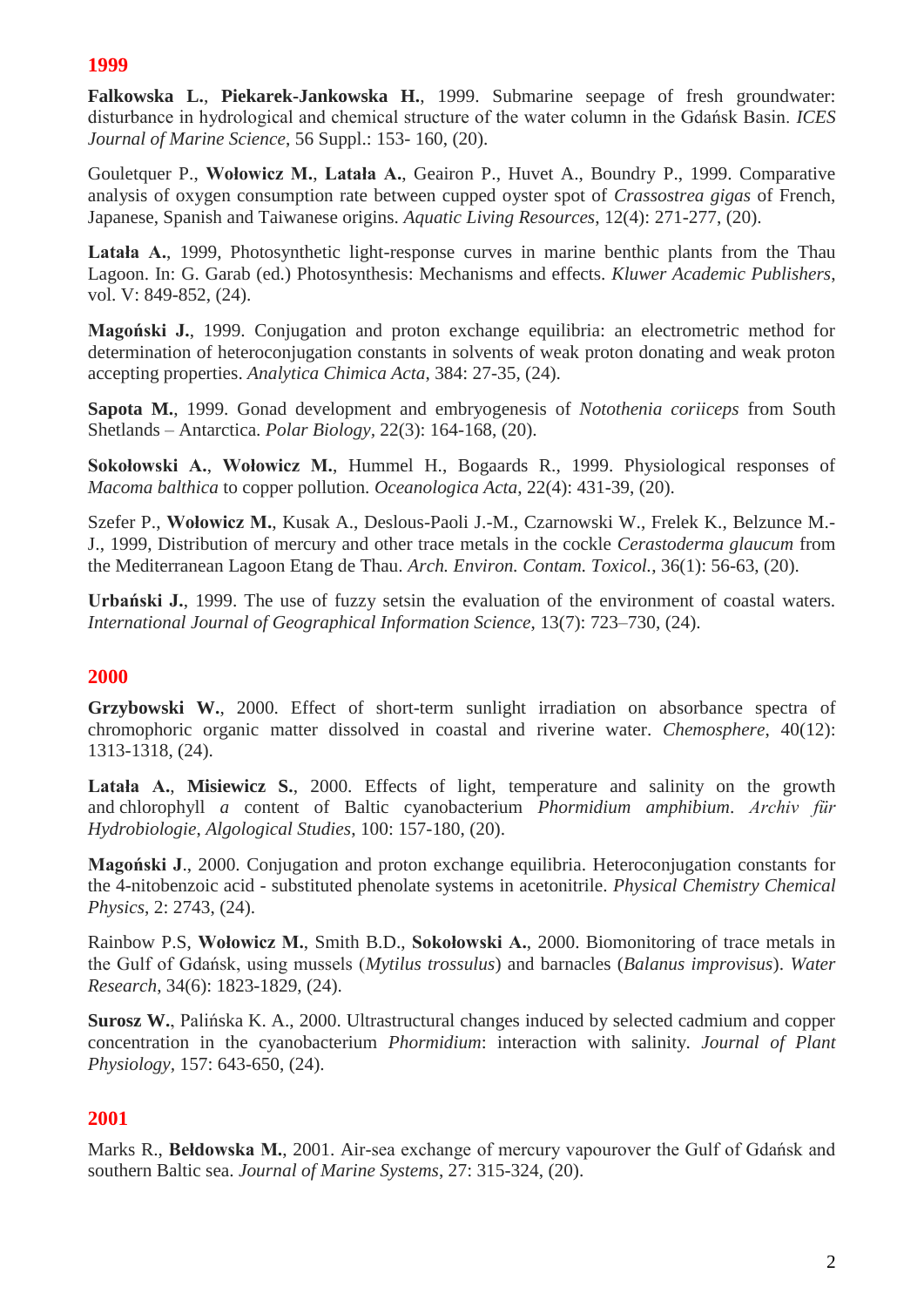**Skóra K.E.**, Rzeźnik J., 2001. Observations on Diet Composition of *Neogobius melanostomus* Pallas 1811 (Gobiidae, Pisces) in the Gulf of Gdansk (Baltic Sea). *Journal of Great Lakes Research,* 27(3): 290-299, (20).

**Sokołowski A.**, **Wołowicz M.**, Hummel H., 2001. Distribution of dissolved and labile particulate trace metals in the overlying bottom water in the Vistula River estuary (southern Baltic Sea). *Marine Pollution Bulletin*, 42(10): 967-980, (24).

### **2002**

**Bolałek J.**, Frankowski L., 2003. Selected nutrients and iron in interstitial waters of the estuary of Southern Baltic (Gulf of Gdańsk and the Pomeranian Bay) in relation to redox potential. *Water Air and Soil Pollution*, 147(1-4): 39-50, (24).

Frankowski L., **Bolałek J.**, Szostek A., 2002. Phosphorous in bottom sediments of the Pomeranian Bay (Southern Baltic). *Estuarine Coastal and Shelf Science*, 54(6): 1027-1038, (24).

Kłonkowski A.M.**, Dunajska D.**, Biczkowski M., Jankowska-Frydel A., 2002. The coordination state and valence state of selected transitional metal ions in SiO2-B2O3. *Journal of Non-Crystalline Solids*, 311: 10-23, (24).

**Sokołowski A.**, Fichet D., Garcia-Meunier P., Radenac G., **Wołowicz M.**, Blanchard M., 2002. The relationship between metal concentrations and phenotypes in the Baltic clam *Macoma balthica* (L.) from the Gulf of Gdańsk, southern Baltic. *Chemosphere*, 47: 475-484, (24).

#### **2003**

**Grzybowski W.**, 2003. Are data on light-induced ammonium release from dissolved organic matter consistent? *Chemosphere*, 52: 933-936, (24).

**Grzybowski W.**, 2003. Short-term sunlight irradiation of organic matter dissolved in lake water increased its susceptibility to subsequent biooxidation. *Acta Hydrochimica et Hydrobiologica*, 30: 227-292, (20).

Holthuijsen L.H., **Herman A.**, Booij N., 2003. Phase-decoupled refraction-diffraction for spectral wave models. *Coastal Engineering*, 49(4): 291-305, (24).

Leguerrier D., Niquil N., Boileau N., **Rzeźnik J.**, Sauriau P.-G., Le Moine O., Bacher C., 2003. Numerical analysis of the food web of an intertidal mudflat ecosystem on the Atlantic coast of France. *Marine Ecology-Progress Series*, 246: 17-37, (24).

**Rzeźnik-Orignac J.**, Fichet D., Boucher G., 2003. Spatio-temporal structure of the nematode assemblages of the Brouage mudflat (Marennes Oleron, France). *Estuarine Coastal and Shelf Science*, 58: 77-88, (24).

**Smolarz K.**, **Wołowicz M.**, Thiriot-Quievreux C., 2003. Argyrophilic organizer regions (AgNORs) in interphases and metaphases of normal and neoplastic gill cells of *Macoma balthica* (Bivalvia: Tellinidae) from the Gulf of Gdansk, Baltic Sea. *Diseases of Aquatic Organisms*, 56: 269-274, (24).

**Sokołowski A.**, Richard P., Fichet D., Radenac G., Guyot T. 2003. Application of trichloroacetic acid (TCA) to extraction of soft body for the determination of tissue Cd, Cu, Pb and Zn in the prosobranch *Hydrobia ulvae* (Pennant). *Marine Pollution Bulletin*, 46(10): 1326-1333, (24).

**Sokołowski A.**, **Wołowicz M.**, Hummel H., 2003. Free amino acids in the clam *Macoma balthica* L. (Bivalvia, Mollusca) from brackish waters of the southern Baltic Sea. *Comparative Biochemistry and Physiology Part A*, 134: 579-592, (24).

Tukaj Z., **Matusiak–Mikulin K.**, Lewandowska J., Szurkowski J., 2003. Changes in the pigment patterns and the photosynthetic activity during a light-induced cell cycle of the green alga *Scenedesmus armatus. Plant Physiology and Biochemistry*, 41: 337-344, (24).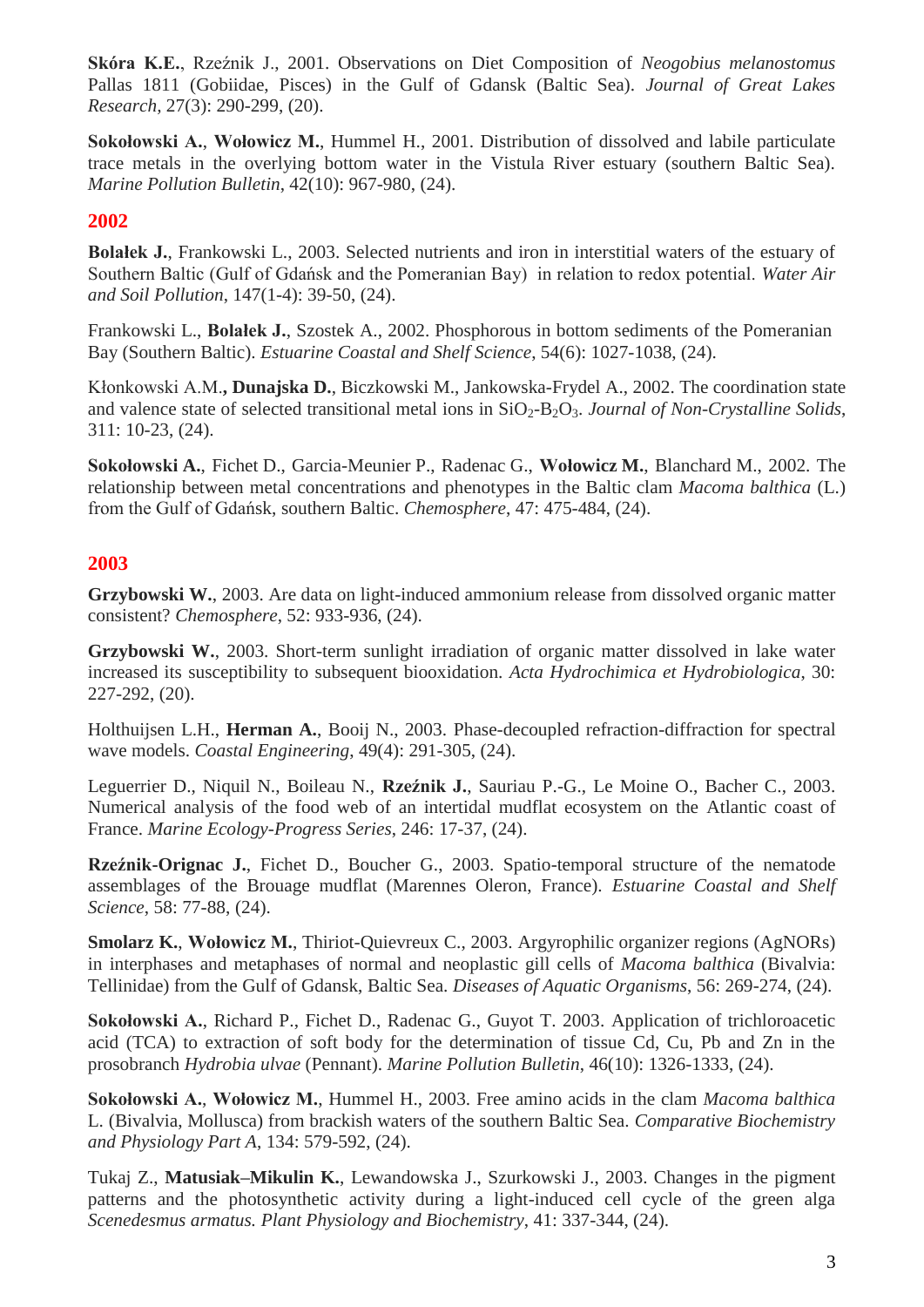**Urbański J.**, **Szymelfenig M.**, 2003. GIS - based mapping and analysis of benthic habitats. *Estuarine Coastal and Shelf Science*, 56(1): 99–109, (24).

## **2004**

Ciesielski T., Wasik A., **Kuklik I.**, **Skóra K.**, Namieśnik J., Szefer P., 2004. Organotin compounds in the liver tissue of marine mammals from the Polish coast of the Baltic Sea. *Environmental Science and Technology*, 38(5): 1415-1420, (24).

Goulletquer P., **Wołowicz M.**, **Latała A.**, Brown C., Cragg S., 2004. Application of microrespirometric volumetric method to respiration measurements of larvae of the Pacific oyster *Crassostrea gigas*. *Aquatic Living Resources*, 17: 195-200, (20).

**Graca B.**, **Burska D.**, **Matuszewska K.**, 2004. The impact of dredging deep pits on organic matter degradation in sediments. *Water Air and Soil Pollution*, 158: 237-259, (24).

Kotwicki L., **Szymelfenig M.**, De Troch M., Zajączkowski M., 2004. Distribution of meiofauna in Kongsfjorden, Spitsbergen. *Polar Biology,* 27: 661–669, (20).

Rainbow P.S., Fiałkowski W., **Sokołowski A.**, Smith B.D., **Wołowicz M.**, 2004. Geographical and seasonal variation of trace metal bioavailabilities in the Gulf of Gdansk, Baltic Sea using mussels (*Mytilus trossulus*) and barnacles (*Balanus improvisus*) as biomonitors. *Marine Biology*, 144(2): 271-286, (24).

**Sapota M.R.**, 2004. Round goby (*Neogobius melanostomus*) fish invader in the Gulf of Gdansk case of species introduction into the Baltic. *Hydrobiologia,* 514: 219-224, (20).

**Sokołowski A.**, **Wołowicz M.**, Hummel H., **Smolarz-Górska K**., Fichet D., Radenac G., Thiriot-Quievreux C., Namieśnik J., 2004. Abnormal features of *Macoma balthica* (Bivalvia) in the Baltic Sea: alerting symptom of environmental changes? *Marine Pollution Bulletin*, 49(1-2): 17-22, (24).

Śmietanka B., Zbawicka M., **Wołowicz M.**, Wenne R., 2004. Polymorphism in nuclear DNA marker and mitochondrial DNA lineages in European mussels *Mytilus*. *Marine Biology,* 146(1): 79- 92, (24).

**Witak M.**, Wachnicka A., Kuijpers A., Troelstra S., Prins M. A., Witkowski A., 2004. Holocene North Atlantic surface circulation and climatic variability: evidence from diatom records. *Holocene*, 14(6): 921-932, (24).

## **2005**

**Jóźwiak T.**, 2005. Tendencies in the numbers of beverage containers on the Polish coast in the decade from 1992 to 2001. *Marine Pollution Bulletin*, 50(1): 87-90, (24).

Kotwicki L., **Szymelfenig M.**, De Troch M., Urban-Malinga B., Węsławski J.M., 2005. Latitudinal biodiversity patterns of meiofauna from sandy littoral beaches. *Biodiversity and Conservation*, 14(2): 461-474, (20).

**Latała A.**, Stepnowski P., **Nędzi M.**, Mrozik W., 2005. Marine toxicity assessment of imidazolium ionic liquids: Acute effect on the Baltic algae *Oocystis submarina* and *Cyclotella meneghiniana*. *Aquatic Toxicology*, 73: 91-98, (24).

**Normant M.**, Kubicka M., Łapucki T., Czarnowski W., Michałowska M., 2005. Osmotic and ionic haemolymph concentrations in the Baltic Sea amphipod *Gammarus oceanicus* in relation to water salinity. *Comparative Biochemistry and Physiology, Part A*, 141: 94-99, (24).

**Smolarz K.**, Renault T., Soletchnik P., **Wołowicz M.**, 2005. Neoplasia detection in *Macoma balthica* L. from the Gulf of Gdańsk: comparison of flow cytometry, histology and chromosome analysis. *Diseases of aquatic organisms*, 65(3): 187-195, (24).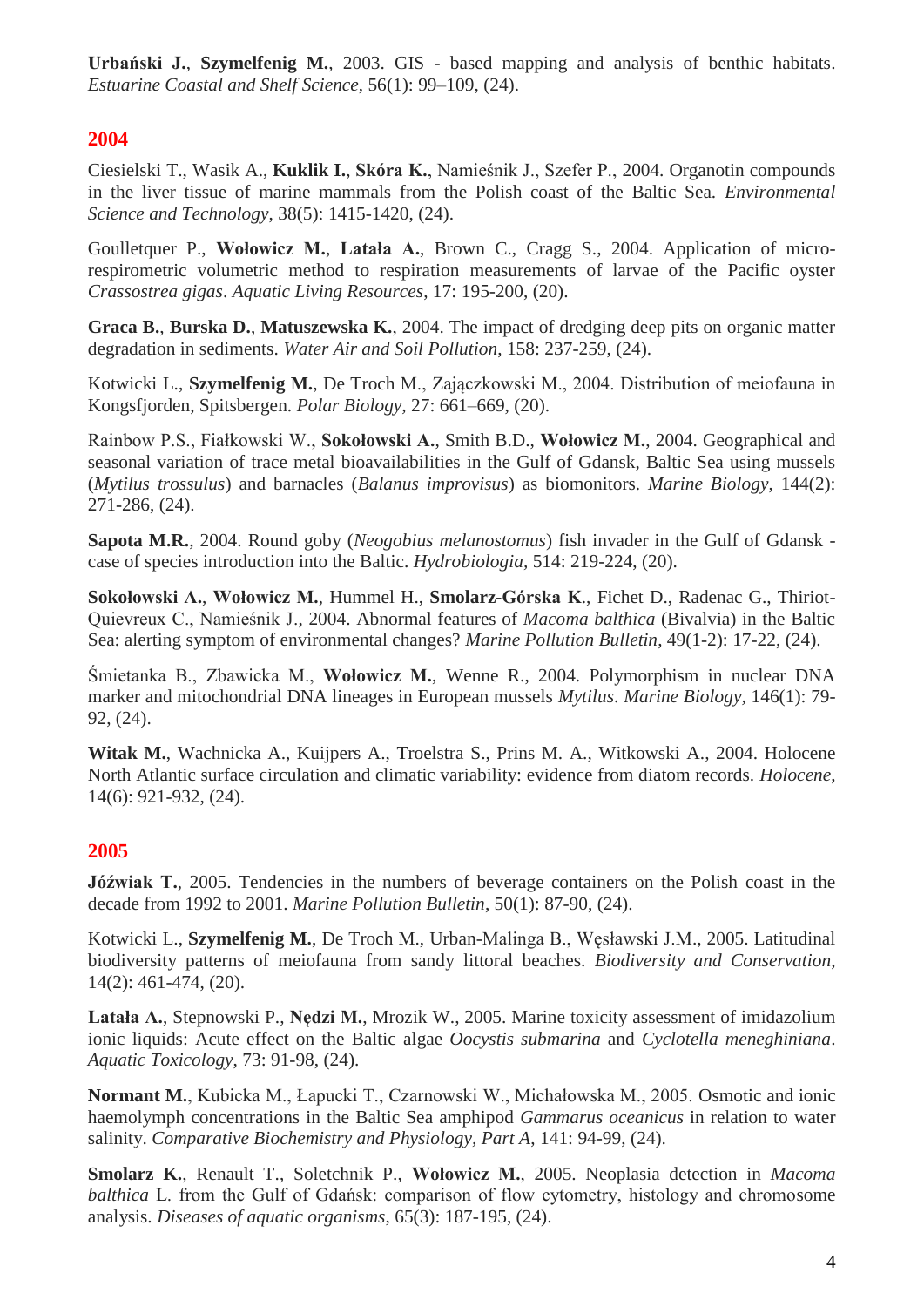**Smolarz K.**, Renault T., Soletchnik P., **Wołowicz M.**, 2005. Survey for neoplasia in *Macoma balthica* from the Gulf of Gdańsk by flow cytometry. *Diseases of aquatic organisms*, 66(1): 41-46, (24).

**Sokołowski A.**, Richard P., Fichet D., Radenac G., 2005. Cd transfer in the deposit-feeder Prosobranch *Hydrobia ulvea* (Pennant) from benthic diatoms: the kinetics of rapid Cd assimilation and efflux. *Journal of Experimental Marine Biology and Ecology*, 317: 159-174, (24).

**Surosz W.**, Palińska K. A., 2005. Effects of heavy metals stress on cyanobacterium *Anabena flosaquae. Archives of Environmental Contamination and Toxicology*, 48(1): 40-48, (20).

**Witak M.**, Wachnicka A., Kuijpers A., Troelstra S., Prins M. A., Witkowski A., 2005. Holocene North Atlantic surface circulation and climatic variability: evidence from diatom records. *Holocene*, 15(1): 85-96, (24).

#### **2006**

Ciesielski T., Szefer P., Bertenyi Zs., **Kuklik I.**, **Skóra K.**, Namieśnik J., Fodor P., 2006. Interspecific distribution and co-associations of chemical elements in the liver tissue of marine mammals from the Polish Economical Exclusive Zone, Baltic Sea. *Environment International*, 32: 524-532, (24).

**Cyberski J.**, Grześ M., Gutry-Korycka M., Nachlik E., Kundzewicz Z., 2006. History of the floods on the River Vistula. *Hydrological Sciences Journal*, 51(5): 799-817, (24).

**Graca B.**, Witek Z., **Burska D.**, Białkowska I., Łukawska-Matuszewska K., **Bolałek J.**, 2006. Pore water phosphate and ammonia below the permanent halocline in the south-eastern Baltic Sea and their benthic fluxes under anoxic conditions. *Journal of Marine System*, 63: 141-154, (20).

**Latała A.**, **Misiewicz S.**, **Pniewski F.**, 2006. Culture Collection of Baltic Algae (CCBA) and characteristic of some strains by factorial experiment approach. *Archiv für Hydrobiologie*, *Algological Studies*, 122: 137-154, (20).

**Mazur-Marzec H.**, Meriluoto J., **Pliński M.**, 2006. The degradation of the cyanobacterial hepatotoxin nodularin (NOD) by UV radiation. *Chemosphere*, 65: 1388-1395, (24).

**Mazur-Marzec H.**, Meriluoto J., **Pliński M.**, Szafranek J., 2006. Characterization of nodularin variants in *Nodularia spumigena* from the Baltic Sea using liquid chromatography/mass spectrometry. *Rapid Communication in Mass Spectrometry*, 20: 2023-2032, (24).

**Normant M.**, Lamprecht I., 2006. Does scope for growth change as a result of salinity stress in the amphipod *Gammarus oceanicus*? *Journal of Experimental Marine Biology and Ecology*, 334(1): 158-163, (24).

**Smolarz K.**, Renault T., **Wołowicz M.**, 2006. Ultrastructural study of neoplastic cells in *Macoma balthica* (Bivalvia), from the Gulf of Gdańsk (Poland). *Journal of Invertebrate Pathology*, 92: 79- 84, (24).

**Smolarz K.**, **Wołowicz M.**, Stachnik M., 2006. First record of the occurrence of "gill disease" in *Mytilus edulis trossulus* from the Gulf of Gdańsk (Baltic Sea, Poland). *Journal of Invertebrate Pathology*, 93: 207-209, (24).

Szefer P., Fowler S.W., Ikuta K., Paez Osuna F., Ali A.A., Kim B-S., Fernandes H. M., Belzunce M.-J., Guterstam B., Kunzendorf H., **Wołowicz M.**, Hummel H., Deslous-Paoli M., 2006. A comparative assessment of heavy metal accumulation in soft parts and byssus of mussels from subarctic, temperate, subtropical and tropical marine environments. *Environmental Pollution*, 139: 70-78, (24).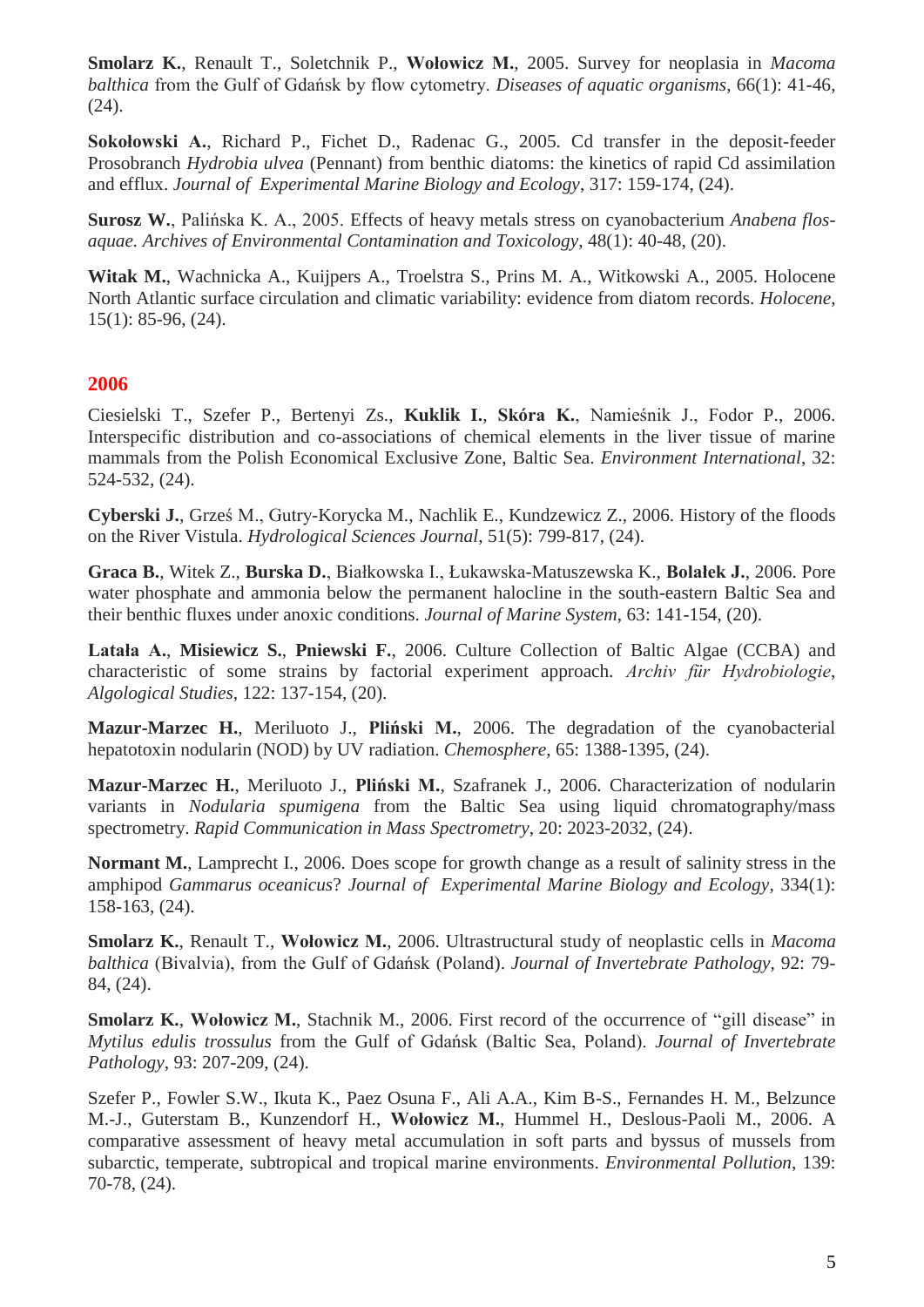**Szymelfenig M.**, Kotwicki L., **Graca B.**, 2006. Benthic re-colonization in post-dredging pits in the Puck Bay (southern Baltic Sea). *Estuarine Coastal and Shelf Science*, 68: 489-498, (24).

**Wołowicz M.**, **Sokołowski A.**, Bawazir A. S., **Lasota R.**, 2006. Ecophysiological differentiation of the mussel *Mytilus trossulus* (Bivalvia) in southern Baltic Sea (the Gulf of Gdańsk): effect of eutrophication. *Limnology and Oceanography*, 51(2): 580-590, (24).

**Żbikowski R.**, Szefer P., **Latała A.**, 2006. Distribution and relationships between selected chemical elements in green alga *Enteromorpha* sp. from the southern Baltic. *Environmental Pollution*, 143: 435-448, (24).

## **2007**

Beamont N.J., Austen M.C., Atkins J.P., Burdon D., Degraer S., Dentihno T.P., Derous S., Holm P., Horton T., van Ierland E., Marboe A.H., Starkey D.J., Townsend M., **Zarzycki T.**, 2007. Identification, definition and quantification of goods and services provided by marine biodiversity: Implications for the ecosystem approach. *Marine Pollution Bulletin,* 54: 253-265, (24).

Dudzińska Huczuk B., **Bolałek J.**, 2007. Particulate selenium in the baltic sea atmosphere. *Water Air and Soil Pollution*, 179: 29-41, (24).

**Janas U.**, Spicer J. I., 2007. Does the effect of low temperature on osmoregulation by the prawn *Palaemon elegans* Rathke, 1837 explain winter migration offshore? *Marine Biology,* 153: 937-943, (24).

Jansen J.M., Pronker A., Kube S., **Sokołowski A.**, Carlos Sola J., Marquiegui M.A., Schiedek D., Bonga S.W., **Wołowicz M.**, Hummel H., 2007. Geographic and seasonal patterns and limits in the adaptive response to temperature of European bivalve populations. *Oecologia,* 154: 23-34, (24).

Karlson A.M.L., Almqvist G., **Skóra K.E***.,* Appelberg M., 2007. Indications of competition between non-indigenous round goby and native founder in the Baltic Sea. *ICES Journal of Marine Science*, 64: 479-486, (20).

Kube S., **Sokołowski A.**, Jansen J., Schiedek D., 2007. Seasonal variability of free amino acids in two marine bivalves, *Macoma balthica* and *Mytilus* spp., in relation to environmental and physiological factors. *Comparative Biochemistry and Physiology - Part A,* 147: 1015-1027, (24).

**Matciak M.**, **Wojtasiewicz B.**, 2007. Field investigation on seawater temperature variability in relation to horizontal optical gradient. *Journal of Marine Research,* 65: 737-757, (20).

**Mazur-Marzec H.**, Tymińska A., Szafranek J., **Pliński M.**, 2007. Accumulation of nodularin in sediments, mussels and Fish from the Gulf of Gdańsk, Southern Baltic Sea. *Environ. Toxicol*., 22(1): 101-111, (24).

Ojaveer H., Gollasch S., Jaanus A., Kotta J., Laine A., Minde A., **Normant M.**, Panov V., 2007. Chinese mitten crab *Eriocheir sinensis* in the Baltic Sea - supply-side invader? *Biological Invasions,* 9: 409-418, (24).

**Sokołowski A.**, **Wołowicz M.**, Hummel H., 2007. Metal sources to the Baltic clam *Macoma balthica* (Mollusca: Bivalvia) in the southern Baltic Sea (the Gulf of Gdańsk). *Mar. Env. Res.,* 63: 236-256, (24).

**Urbański J.**, **Grusza G.**, **Kryla L.**, **Chlebus N.**, 2007. A GIS-based WFD oriented typology of shallow micro-tidal soft bottom using wave exposure and turbidity mapping. *Estuarine Coastal and Shelf Science,* 20: 1-11, (24).

Wasik A., **Radke B.**, **Bolałek J**., Namieśnik J., 2007. Optymisation of pressurised liquid extraction for elimination of sulfur interferences during determination of organotin compounds in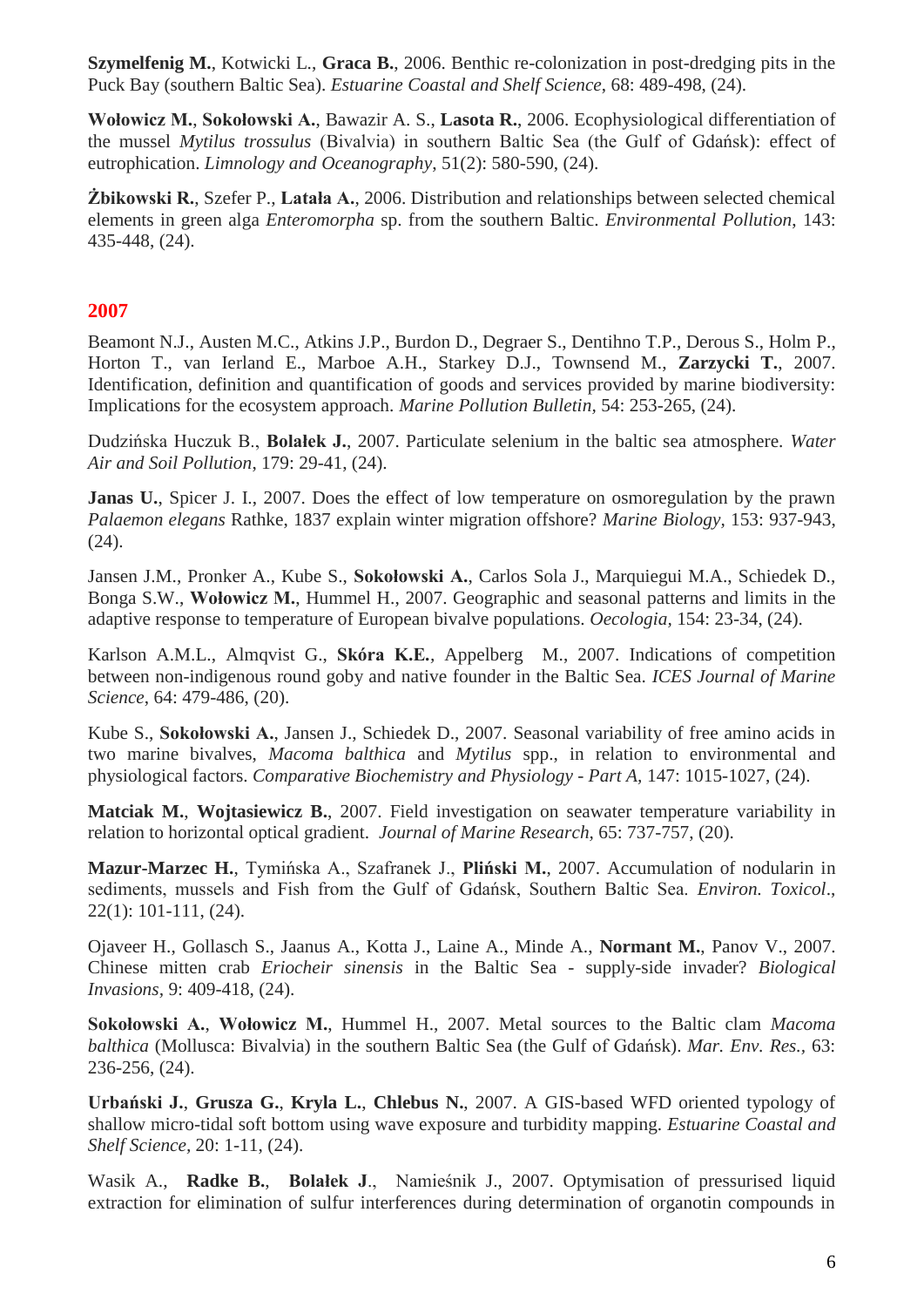sulfur-rich sediments by gas chromatography with flame photometric detection. *Chemosphere*, 68: 1-9, (24).

Wodarska-Kowalczuk M., **Szymelfenig M.**, Zajączkowski M., 2007. Dynamic sedimentary environments of an Arctic glacier-fed river estuary (Adventfjorden, Svalbard ). Meio- and macrobenthic fauna. *Estuarine Coastal and Shelf Science*, 74: 274-284, (24).

**Żbikowski R.**, Szefer P., **Latała A.,** 2007. Comparison of green algae *Cladophora* sp. and *Enteromorpha* sp. as potential biomonitors of chemical elements in the southern Baltic. *Science of the Total Environment*, 387: 320-332, (24).

#### **2008**

**Cieślikiewicz W.**, Paplińska-Swerpel B., 2008. 44-year hindcast of wind wave fields over the Baltic Sea. *Coastal Engineering,* 55: 894-905, (24).

Fässler S. M. M., **Gorska N.**, Ona E., Fernandes P. G., 2008. Differences in swimbladder volume between Baltic and Norwegian spring-spawning herring: Consequences for mean target strength. *Fisheries Research*, 92: 314-321, (20).

**Janas U.**, Spicer J. I., 2008. Does the effect of low temperature on osmoregulation by the prawn *Palaemon elegans* Rathke, 1837 explain winter migration offshore? *Marine Biology*, 153: 937-943,  $(24)$ .

**Jędrasik J.**, **Cieślikiewicz W.**, **Kowalewski M.**, **Bradtke K.**, Jankowski A., 2008. 44 years hindcast of the sea level and circulation in the Baltic Sea. *Coastal Engineering*, 55: 849-860, (24).

**Łapucki T.**, **Normant M.**, 2008. Physiological responses to salinity changes of the isopod *Idotea chelipes* from the Baltic brackish waters. *Comp. Biochem. Physiol. Part A*, 149: 299-305, (24).

**Łukawska-Matuszewska K.**, **Bolałek J.**, 2008. Spatial distribution of phosphorus forms in sediments in the Gulf of Gdańsk (southern Baltic Sea). *Continental Shelf Research*, 28: 977-990, (24).

**Normant M.**, **Gibowicz M.**, 2008. Salinity induced changes in haemolymph osmolality and total metabolic rate of the mud crab *Rhithropanopeus harrisii* Gould, 1841 from Baltic coastal waters. *Journal of Experimental Marine Biology and Ecology*, 355: 145-152, (24).

**Radke B.**, **Łęczyński L.**, Wasik A., Namiesnik J., **Bolałek J.**, 2008. The content of butylandphenyltin derivatives in the sediment from the Port of Gdansk. *Chemosphere*, 73: 407-414, (24).

**Sokołowski A.**, Pawlikowski K., **Wołowicz M.**, Garcia-Meunier P., Namieśnik J., 2008. Shell deformations in the Baltic clam *Macoma balthica* from southern Baltic Sea (the Gulf of Gdańsk). Hypotheses on environmental effects. *Ambio*, 37(2): 93-100, (24).

**Toruńska A.**, **Bolałek J.**, **Pliński M.**, **Mazur-Marzec H.**, 2008. Biodegradation and sorption of nodularin (NOD) in fine-grained sediments. *Chemosphere*, 70: 2039-2046, (24).

**Urbański J.**, **Grusza G.**, **Chlebus N.**, **Kryla L.**, 2008. A GIS-based WFD oriented typology of shallow micro-tidal soft bottom using wave exposure and turbidity mapping. *Estuarine Coastal and Shelf Science*, 78: 27-37, (24).

## **2009**

Akcaalan R., **Mazur-Marzec H.**, Zalewska A., Albay M., 2009. Phenotypic and toxicological characterization of toxic *Nodularia spumigena* from a freshwater lake Iznik in Turkey. *Harmful Algae*, 8(2): 273-278, (24).

Arvanitidis C., Somerfield P.J., Rumohr H., Faulwetter S., Valavanis V., Vasileiadou A., Chatzigeorgiou G., Vanden Berghe E., Vanaverbeke J., Labrune C., Grémare A., Zettler M. L.,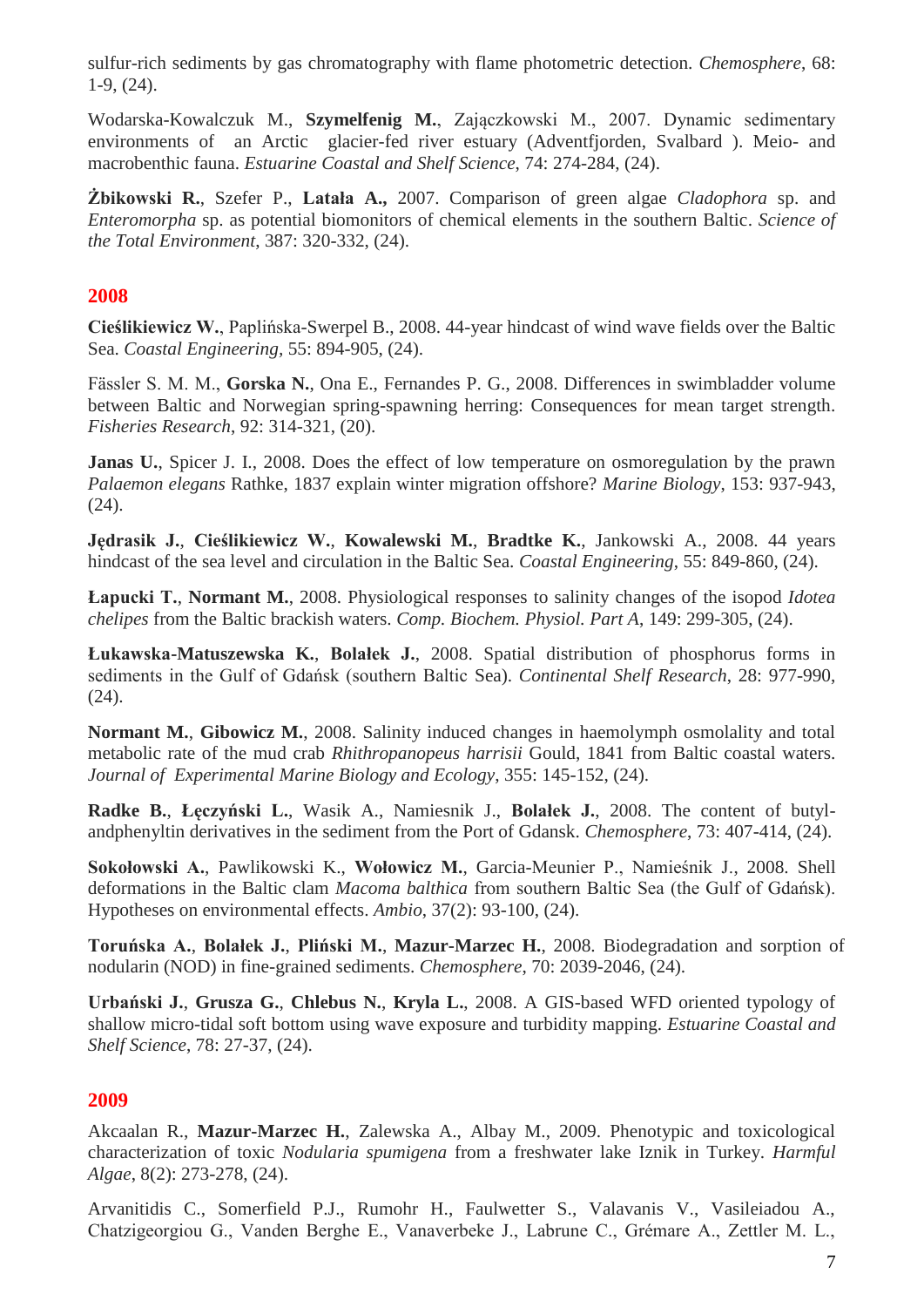Kędra M., Włodarska-Kowalczuk M., Aleffi I.F., Amouroux J.M., Anisimova N., Bachelet G., Büntzow M., Cochrane S., Costello M.J., Craeymeersch J., Dahle S., Degraer S., Denisenko S., Dounas C., Duineveld G., Emblow C., Escavarage V., Fabri M.C., Fleischer D., Gray J.S., Heip C., Hermann M., Hummel H., **Janas U.**, Karakassis I., Kendall M.K., Kingston P., Kotwicki L., Laudien J., Mackie A.S.Y., Nevrova H.L., Occhipinti-Ambrogi A., Oliver P.G., Olsgard F., Palerud R., Petrov A., Rachor E., Revkov N.K., Rose A., Sardá R., Sistermans W.C.H., Speybroeck J., Van Hoey G., Vincx M., Whomersley P., Willems W., Zenetos A., 2009. Biological geography of the European Seas: results from the MacroBen database. *Marine Ecology-Progress Series,* 382: 265- 278, (24).

Fässler S. M. M., **Gorska N.**, 2009. On target strength of Baltic clupeids. *ICES Journal of Marine Sciences*, 66: 1184-1190, (24).

**Grzybowski W.**, 2009*.* Terrestrial humic substances induce photodegradation of polysaccharides in the aquatic environment. *Photochemical & Photobiological Sciences*, 8: 1361-1363, (20).

**Herman A.**, Kaiser R., Niemeyer H.D., 2009. Wind-wave variability in a shallow tidal sea – spectral modeling combined with neural network methods. *Coastal Engineering*, 56: 759-772, (24).

**Latała A.**, **Nędzi M.**, Stepnowski P., 2009. Acute toxicity assessment of perfluorinated carboxylic acids towards the Baltic microalgae. *Environmental Toxicology and Pharmacology*, 28: 167-171, (20).

**Latała A.**, **Nędzi M.**, Stepnowski P., 2009. Toxicity of imidazolium and pyridinium based ionic liquids towards algae. *Bacillaria paxillifer* (a microphytobenthic diatom) and *Geitlerinema amphibium* (a microphytobenthic blue green alga). *Green Chemistry*, 11: 1371-1376, (24).

**Latała A.**, **Nędzi M.**, Stepnowski P.; 2009. Toxicity of imidazolium and pyridinium based ionic liquids towards algae. *Chlorella vulgaris*, *Oocystis submarina* (green algae) and *Cyclotella meneghiniana*, *Skeletonema marinoi* (diatoms). *Green Chemistry*, 11: 580-588, (24).

**Mazur-Marzec H.**, **Toruńska A.**, **Błońska M.J.**, Moskot M., **Pliński M.**, Jakóbkiewicz-Banecka J., Węgrzyn G., 2009. Biodegradation of nodularin and effect of the toxin on bacterial isolates from the Gulf of Gdańsk. *Water Research*, 43: 2801-2810, (24).

Mrozik W., Jungnickel C., **Ciborowski T.**, Pitner W.R., Kumirska J., Kaczyński Z., Stepnowski P., 2009. Predicting mobility of alkylimidazolium ionic liquids in soils. *Journal of Soils and Sediments*, 9; 237-245, (24).

Renaud P.E., Webb T.J., Bjoergesaeter A., Karakassis I., Kędra M., Kendall M.A., Labrune C., Lampadariou N., Somerfield P.J., Włodarska-Kowalczuk M., Vanden Berghe E., Claus S., Aleffi I.F., Amouroux J.M., Bryne K.H., Cochrane S.J., Dahle S., Degraer S., Denisenko S.G., Deprez T., Dounas C., Fleischer D., Gil J., Gremare A., **Janas U.**, Mackie A.S.Y., Palerud R., Rumohr H., Sarda R., Speybroeck J., Taboada S., van Hoey G., Węsławski J. M., Whomersley P., Zettler M.L., 2009. Continental-scale patterns in benthic invertebrate diversity: insights from the MacroBen database. *Marine Ecology-Progress Series*, 382: 239-252, (24).

**Smolarz K., Berger A.,** 2009. Long-term toxicity of hexabromocyclododecane (HBCDD) to the benthic clam *Macoma balthica* (L.) from the Baltic Sea. *Aquatic Toxicology*, 95: 239-247, (24).

Somerfield P.J., Arvanitidis C., Faulwetter S., Chatzigeorgiou G., Vasileiadou A., Amouroux J., Anisimova N., Cochrane S., Craeymeersch J., Dahle S., Denisenko S., Dounas K., Duineveld G., Grémare A., Heip C., Herrmann M., Karakassis I., Kędra M., Kendall M., Kingston P., Kotwicki L., Labrune C., Laudien J., Nevrova H., Nicolaidou A., Occhipinti-Ambrogi A., Palerud R., Petrov A., Rachor E., Revkov N., Rumohr H., Sardá R**., Janas U.**, Vanden Berghe E., Włodarska-Kowalczuk M., 2009. Assessing evidence for random assembly of marine benthic communities from regional species pools. *Marine Ecology-Progress Series,* 382: 279-286, (24).

Urban-Malinga B., **Burska D.**, 2009. The colonization of macroalgal wrack by the meiofauna in the Arctic intertidal. *Estuarine Coastal and Shelf Science*, 85: 666-670, (24).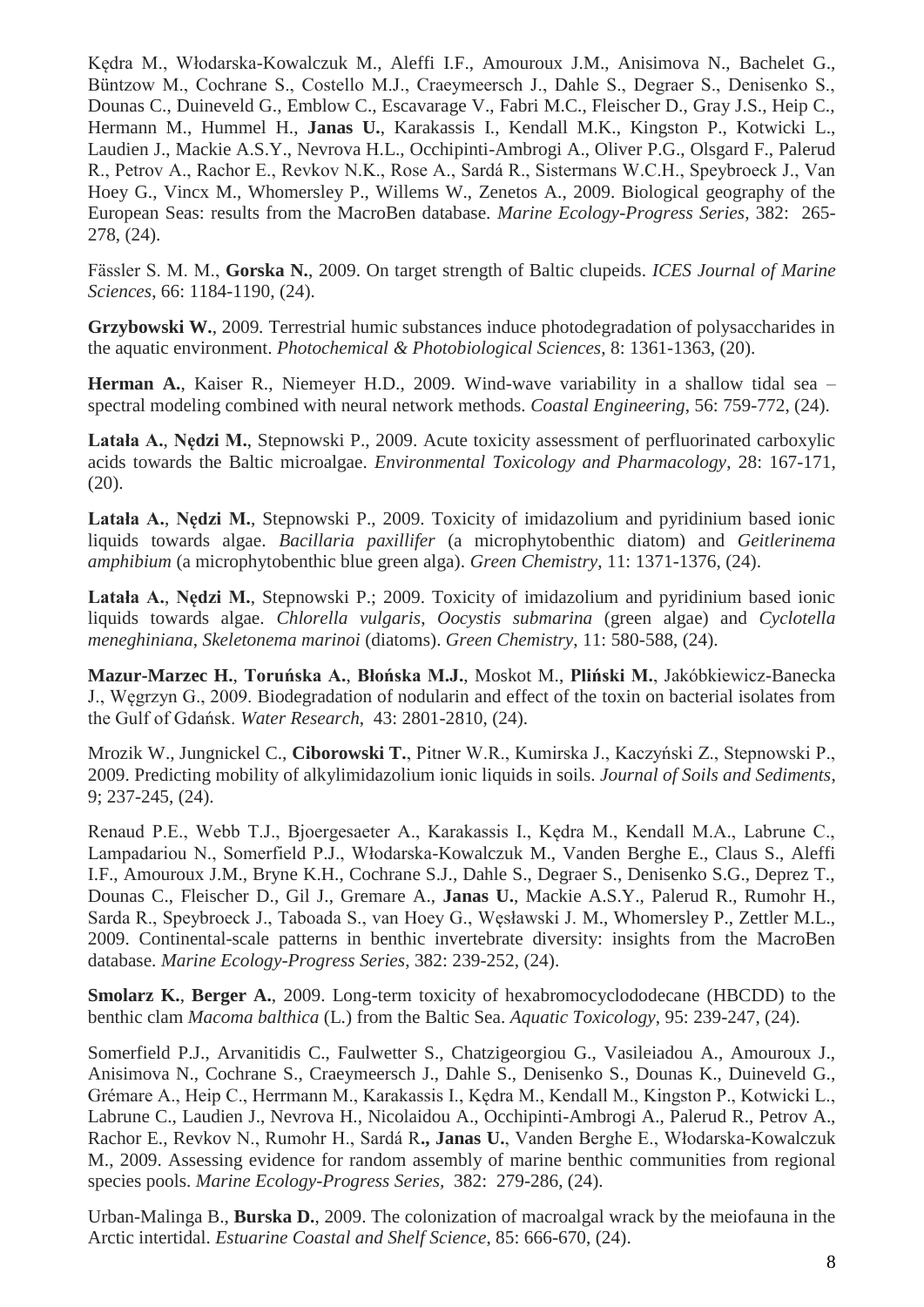Vanden Berghe E., Claus S., Appeltans W., Faulwetter S., Arvanitidis C., Somerfield P.J., Aleffi I.F., Amouroux J.M., Anisimova N., Bachelet G., Cochrane S.J., Costello M.J., Craeymeersch J., Dahle S., Degraer S., Denisenko S., Dounas C., Duineveld G., Emblow C., Escaravage V., Fabri M.C., Fleischer D., Gremare A., Hermann M., Hummel H., Karakassis I., Kędra M., Kendall M.A., Kingston P., Kotwicki L., Labrune C., Laudien J., Nevrova E.L., Occhipinti-Ambrogi A., Olsgard F., Palerud R., Petrov A., Rachor E., Revkov N., Rumor H., Sardá R., Sistermans W.C.H., Speybroeck J., **Janas U.**, Van Hoey G., Vincx M., Whomersley P., Willems W., Włodarska-Kowalczuk M., Zenetos A., Heip C.H.R., 2009. MacroBen integrated database on benthic invertebrates of European continental shelves: tool for large-scale analysis across Europe. *Marine Ecology-Progress Series*, 382: 225-238, (24).

Wysota W., Molewski P., **Sokołowski R.J.**, 2009. Record of the Vistula ice lobe advances in the Late Weichselian glacial sequence in north-central Poland. *Quaternary International*, 207: 26-41,  $(20)$ .

#### **2010**

Dzierzbicka-Glowacka L., **Żmijewska I. M.**, **Mudrak S.**, Jakacki J., **Lemieszek A.**, 2010. Population modelling of *Acartia* spp. in a water column ecosystem model for the South-Eastern Baltic Sea. *Biogeosciences*, 7: 2247-2259, (32).

**Herman A.**, 2010. Sea-ice floe-size distribution in the context of spontaneous scaling emergence in stochastic systems. *Physical Review E,* 81, 066123, (32).

**Jodłowska S.**, **Latała A.**, 2010. Photoacclimation strategies in toxic cyanobacterium *Nodularia spumigena* (Nostocales, Cyanobacteria). *Phycologia*, 49(3): 203–211, (27).

**Latała A.**, **Nędzi M.**, Stepnowski P., 2010. Toxicity of imidazolium ionic liquids towards algae. Influence of salinity variations. *Green Chemistry,* 12: 60-64, (32).

**Lewandowska A.**, **Falkowska L.**, **Murawiec D.**, Pryputniewicz D., **Burska D.**, **Bełdowska M.**, 2010. Elemental and organic carbon in aerosols over urbanized coastal region (southern Baltic Sea, Gdynia). *Science of the Total Environment*, 408: 4761–4769, (32).

Ostrovsky I., **Tęgowski J.**, 2010. Hydroacoustic analysis of spatial and temporal variability of bottom sediment characteristics in Lake Kinneret in relation to water level fluctuation. *Geo-Marine Letters*, 30: 261–269, (27).

**Panasiuk-Chodnicka A.**, **Żmijewska M.I.**, 2010. Cnidaria from the Croker Passage (Antarctic Peninsula) with a special focus on Siphonophorae. *Polar Biology*, 33(8): 1131-1143, (27).

**Sokołowski A.**, **Bawazir A.S.**, Sokołowska E., **Wołowicz M.**, 2010. Seasonal variation in the reproductive activity, physiological condition and biochemical components of the brown mussel *Perna perna* from the coastal waters of Yemen (Gulf of Aden). *Aquatic Living Resources*, 23: 177- 186, (27).

**Tarnowska K.**, Chenuil A., Nikula R., Feral J.P., **Wołowicz M.**, 2010. Complex genetic population structure of the bivalve (*Cerastoderma glaucum*) living in a highly fragmented lagoon habitat. *Marine Ecology-Progress Series*, 406: 173-184, (32).

Vandepitte L., Vanhoorne B., Kraberg A., Anisimova N., Antoniadou C., Araújo R., Bartsch I., Beker B., Benedetti-Cecchi L., Bertocci I., Cochrane S., Cooper K., Craeymeersch J., Christou E., Crisp D. J. , Dahle S., de Boissier M., de Kluijver M., Denisenko S., De Vito D., Duineveld G., Escaravage V., Fleischer D., Fraschetti S., Giangrande A., Heip C., Hummel H., **Janas U.**, Karez R., Kedra M., Kingston P., Kuhlenkamp R., Libes M., Martens P., Mees J., Mieszkowska N., **Mudrak S.**, Munda I., Orfanidis S., Orlando-Bonaca M., Palerud R., Rachor E., Reichert K., Rumohr H., Schiedek D., Schubert P., Sistermans W. C. H., Sousa Pinto I., Southward A. J., Terlizzi A., Tsiaga E., van Beusekom Justus E. E., Vanden Berghe E., Warzocha J., Wasmund N., Węsławski J. M., Widdicombe C., Włodarska-Kowalczuk M., Zettler M. L., 2010. Data integration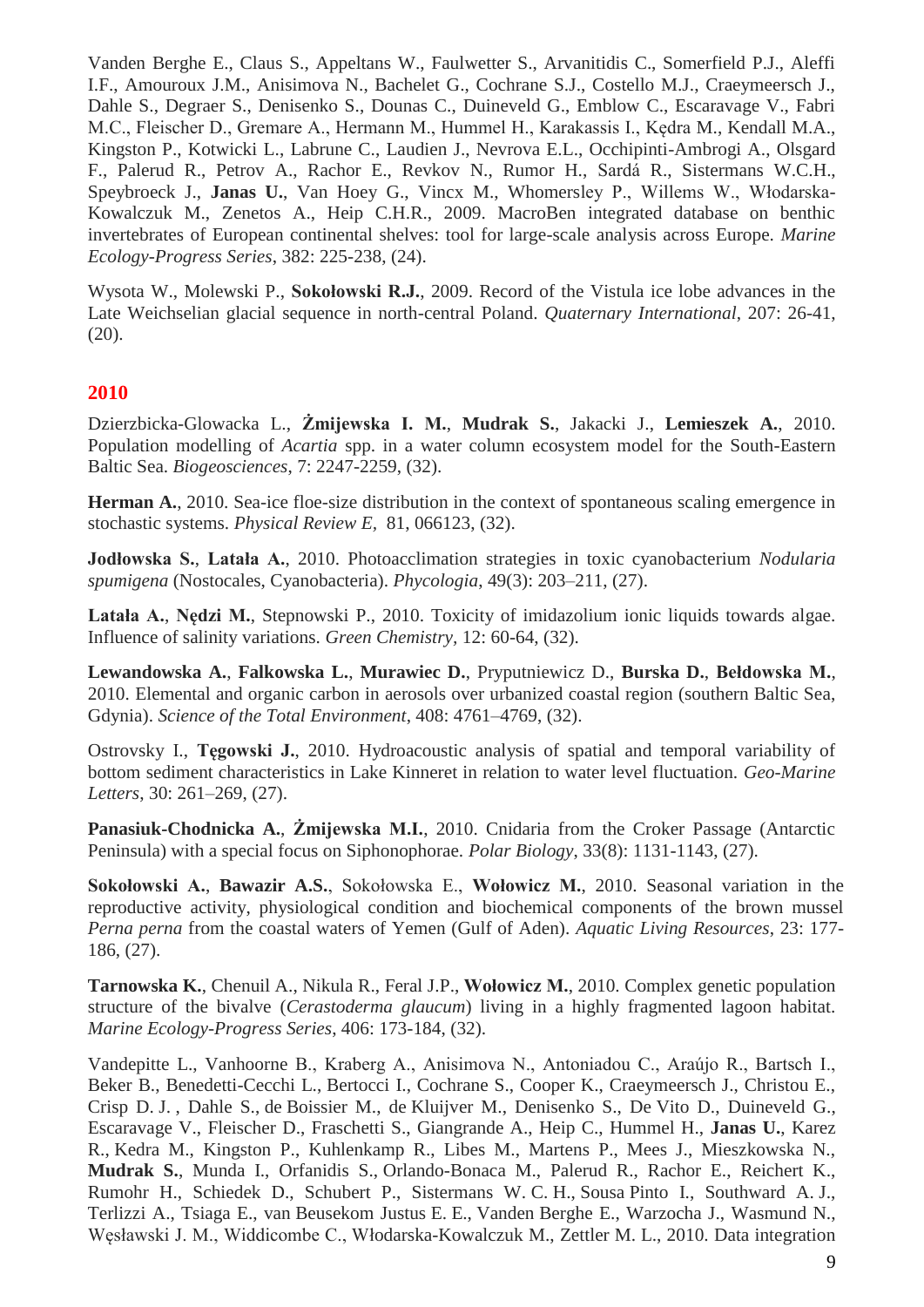for European marine biodiversity research: creating a database on benthos and plankton to study large-scale patterns and long-term changes. *Hydrobiologia,* 644(1): 1-13, (27).

Wiemann A., Andersen L.W., Berggren P., Siebert U., Benke H., Teilmann J., Lockyer Ch., **Pawliczka I.**, **Skóra K.**, Roos A., Lyrholm T., Paulus K.B., Ketmaier V., Tiedemann R., 2010. Mitochondrial Control Region and microsatellite analyses on harbour porpoise (*Phocoena phocoena*) unravel population differentiation in the Baltic Sea and adjacent waters. *Conservation Genetics*, 11(1): 195-211, (27).

Włodarska-Kowalczuk M., WęsławskiJ. M., Warzocha J., **Janas U.**, 2010. Habitat loss and possible effects on local species richness in a species poor system - a case study of southern Baltic Sea macrofauna. *Biodiversity and Conservation*, 19(14): 3991-4002, (27).

Woelfel J., Schumann R., Peine F., Kruss A., **Tęgowski J.**, Blondel P., Flohr A., Wiencke C., Karsten U., 2010. Microphytobenthos of Arctic Kongsfjorden (Svalbard, Norway) – Quantification of ex situ primary production by use of incubation chambers equipped with planar optode spots and structural analyses of biomass. *Polar Biology*, 33(9): 1239-1253, (27).

## **2011**

**Herman A.**, 2011. Molecular-dynamics simulation of clustering processes in sea-ice floes. *Physical Review E*, 84(056104): 1-11, (32).

**Jakubowska M., Normant M.**, 2011. Effect of temperature on the physiology and bioenergetics of adults of the Chinese mitten crab *Eriocheir sinensis*: considerations for a species invading cooler waters. *Marine and Freshwater Behaviour and Physiology* 44(3): 171-183, (27).

Johannesson K., **Smolarz K.**, Grahn M., Andre K., 2011. The future of Baltic Sea populations: local extinction or evolutionary rescue? *Ambio*, 40(2): 179-190, (32)

**Kowalewski M.**, Kowalewska-Kalkowska H., 2011. Performance of operationally calculated hydrodynamic forecasts during storm surges in the Pomeranian Bay and Szczecin Lagoon. *Boreal Environment Research*, 16(suppl. A): 27-41, (27).

**Krężel A.**, **Paszkuta M.**, 2011. Automatic detection of cloud cover over the Baltic Sea. *Journal of Atmospheric and Oceanic Technology*, 28: 1117–1128, (32).

**Kwaśniak J.**, **Falkowska L.**, Kwaśniak M., 2011. The assesment of organic Mercury in Baltic Fish by use of an *in vitro* digestion model. *Food Chemistry*, 132(2): 752-758, *dostępny online 15.11.2011*: doi: 10.1016/j.foodchem.2011.11.028, (32).

**Matciak M.**, **Wojtasiewicz B.**, 2011. Anomalous diffraction approach to the visible spectra of absorption by marine particles with power-law size distributions*. Journal of Marine Research*, 69: 79–103, (27).

**Niemirycz E.**, **Jankowska D.**, 2011. Concentrations and profiles of PCDD/Fs in sediments of major Polish rivers and the Gdansk Basin – Baltic Sea. *Chemosphere*, 85: 525-532, (32).

**Smolarz K., Bradtke K.,** 2011. Bioindicative potential of shell abnormalities occurring in the clam Macoma balthica (L.) from the Baltic Sea. *Marine Pollution Bulletin*, 62(7): 1421-6, (40).

**Staniszewska M.**, **Burska D.**, Sapota G., Bogdaniuk M., Borowiec K., Nosarzewska I., **Bolałek J.**, 2011. The relationship between the concentrations and distribution of organic pollutants and black carbon content in benthic sediments in the Gulf of Gdańsk, Baltic Sea. *Marine Pollution Bulletin*, 62: 1464-1475, (32).

**Żbikowski R.**, 2011. Use artificial neural networks to identify the origin of green macroalgae. *Estuarine Coastal and Shelf Science*, 94(2): 138-143, (32).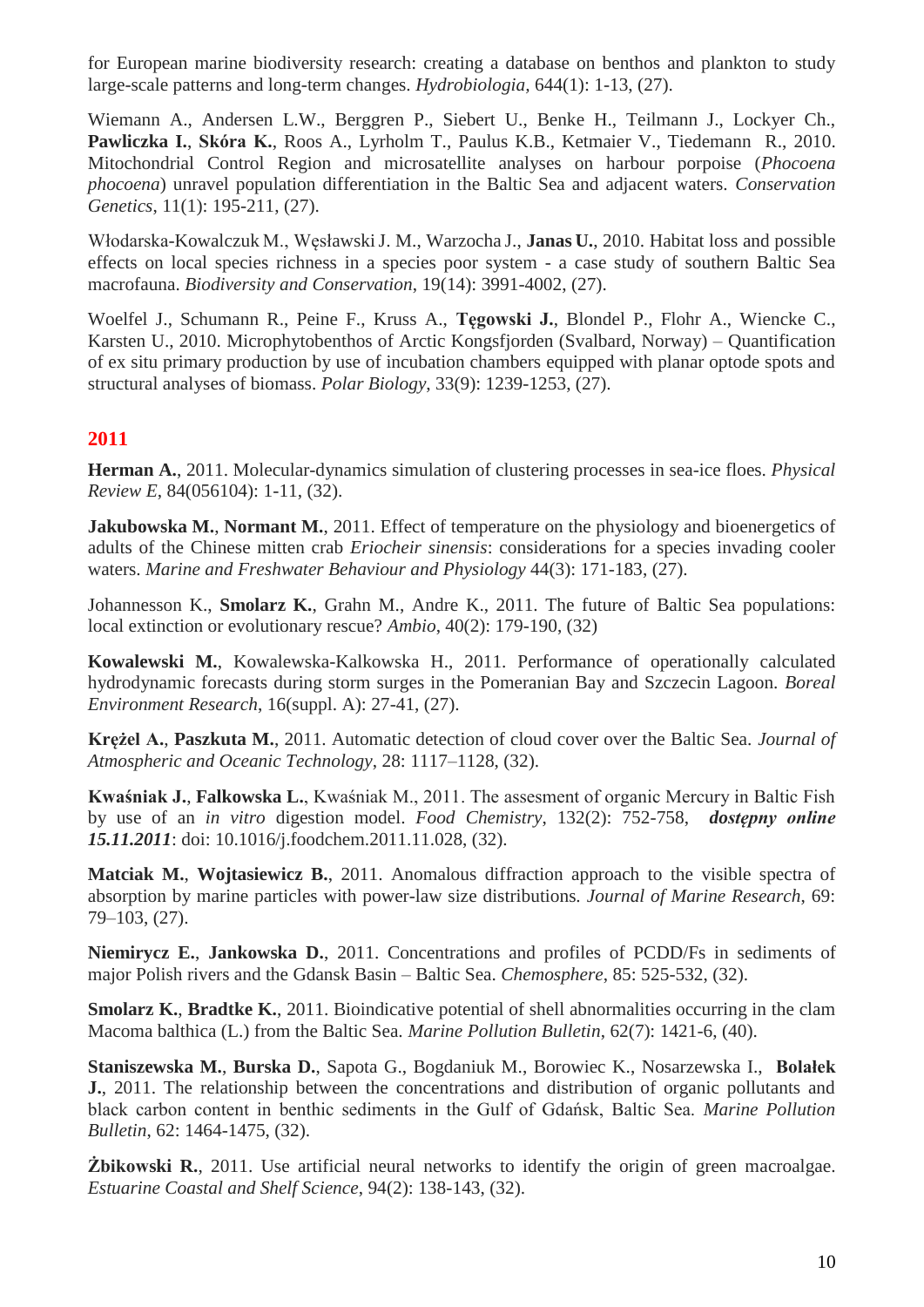# **2012**

**Bełdowska M., Saniewska D., Falkowska L., Lewandowska A.**, 2012. Mercury in particulate matter over Polish zone of the southern Baltic Sea. *Atmospheric Environment,* 46: 397-404, (40).

**Herman A., Głowacki O.**, 2012. Variability of sea ice deformation rates in the Arctic and their relationship with basin-scale wind forcing. *Cryosphere*, 6(6): 1553-1559, (40).

**Kwaśniak J., Falkowska L.,** Kwaśniak M., 2012. The assessment of organic mercury in Baltic fish by use of an in vitro digestion model. *Food Chemistry*, 132(2): 752–758, (45).

Madricardo F., **Tęgowski J.**, Donnici S., 2012. Automated detection of sedimentary features using wavelet analysis and neural networks: a case study from the Venice Lagoon, Italy. *Continental Shelf Research*, 43: 43–54, (30).

**Matciak M.**, 2012. Anomalous diffraction approximation to the light scattering coefficient spectra of marine particles with Power-law size distribution. *Optics Express*, 20: 27603-27611, (45).

**Normant M., Król M., Jakubowska M.**, 2012. Effect of salinity on the physiology and bioenergetics of adult Chinese mitten crabs *Eriocheir sinensis*. *Journal of Experimental Marine Biology and Ecology*, 416-417: 215-220, (30).

Ressurreição A., Gibbons J., Kaiser M., Ponce Dentinho T., **Zarzycki T.,** Bentley Ch., Austen M., Burdon D., Atkins J., Santos R. S., 2012. Different cultures, different values: The role of cultural variation in public's WTP for marine species conservation. *Biological Conservation*, 145: 148-159, (35).

Ressurreicao A., **Zarzycki T.**, Kaiser M., Edwards-Jones G., Ponce Dentinho T., Santos R., Gibbons J., 2012. Towards an ecosystem approach for understanding public values concerning marine biodiversity loss. *Marine Ecology Progress Series*, 467: 15-28, (35).

Tarnowska K., Krakau M., Jacobsen S., **Wołowicz M.**, Feral J-P., Chenuil A., 2012. Comparative phylogeography of two sister (congeneric) species of cardiid bivalve: Strong influence of habitat, life history and post-glacial history. *Estuarine, Costal and Shelf Science*, 107: 150-158, (35).

Timmermann K., Norkko J., **Janas U.,** Norko A., Gustafsson B.G., Bonsdorff E., 2012. Modelling macrofaunal biomass in relation to hypoxia and nutrient loading. *Journal of Marine Systems*, 105- 108: 60-69, (30).

## **2013**

Becquet V., **Lasota R.**, Pante E., **Sokołowski A., Wołowicz M.**, Garcia P., 2013. Effects of finescale environmental heterogeneity on local genetic structure in Macoma balthica from the Gulf of Gdańsk (southern Baltic Sea). *Hydrobiologia*, 714(1): 61-70, (30).

Hammond P.S., Macleod K., Berggren P., Borchers D.L., Burt L., Cañadas A., Desportes G., Donovan G.P., Gilles A., Gillespie D., Gordon J., Hiby L., **Kuklik I.**, Leaper R., Lehnert K., Leopold M., Lovell P., Øien N., Paxton C.G.M., Ridoux V., Rogan E., Samarra F., Scheidat M., Sequeira M., Siebert U., Skov H., Swift R., Tasker M.L., Teilmann J., Van Canneyt O., Vázquez J.A., 2013. Cetacean abundance and distribution in European Atlantic shelf waters to inform conservation and management. *Biological Conservation*, 164: 107-122, (40).

**Herman A.**, 2013. Shear-jamming in two-dimensional granular materials with power-law grainsize distribution. *Entropy,* 15(11): 4802-4821, (30).

**Lewandowska A., Falkowska L.**, 2013. High concentration episodes of PM10 in the air over the urbanized coastal zone of the Baltic Sea (Gdynia - Poland). *Atmospheric Research*, 120-121: 55-67, (30).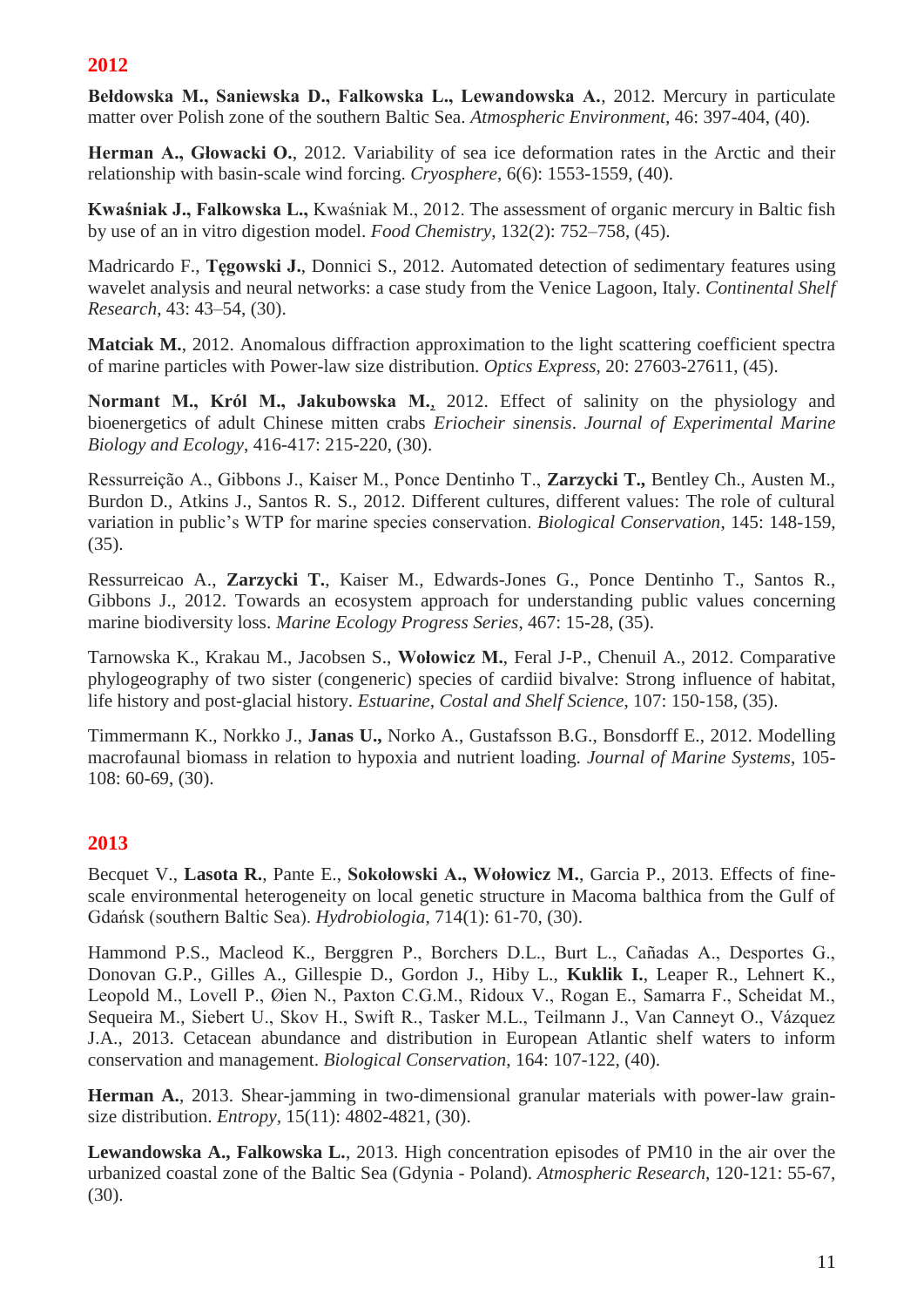**Lewandowska A., Falkowska L., Jóźwik J.,** 2013. International Factors determining the fluctuation of fluoride concentrations in PM10 aerosols in the urbanized coastal area of the Baltic Sea (Gdynia, Poland). *Environmental Science and Pollution Research*, 20 (9): 6109-6118, (30).

**Łukawska-Matuszewska K.**, Vogt R. D., Xie R., 2013. Phosphorus pools and internal loading in a eutrophic lake with gradients in sediment geochemistry created by land use in the watershed. *Hydrobiologia*, 713(1): 183-197, (30).

**Mazur-Marzec H.**, **Kaczkowska M. J.**, **Błaszczyk A.**, Akcaalan R., Spoof L., Meriluoto J., 2013. Diversity of peptides produced by *Nodularia spumigena* from various geographical regions. *Marine Drugs*, 11(1): 1-19, (40).

**Mazur-Marzec H., Sutryk K., Kobos J., Hebel A., Hohlfeld N. Błaszczyk A., Toruńska A., Kaczkowska M. J**., Łysiak-Pastuszak E., Kraśniewski W., Jasser I., 2013. Occurrence of cyanobacteria and cyanotoxin in the Southern Baltic Proper. Filamentous cyanobacteria versus single-celled picocyanobacteria. *Hydrobiologia*, 701(1): 235-252, (30).

Persson K-J., Bergström K., **Mazur-Marzec H.**, Legrand C., 2013. Differential tolerance to cyanobacterial exposure between geographically distinct populations of Perca fluviatilis. *Toxicon*, 76: 178-186, (30).

**Staniszewska M., Graca B., Bełdowska M., Saniewska D**., 2013. Factors controlling benzo(a)pyrene concentration in aerosols in the urbanized coastal zone. A case study : Gdynia, Poland (Southern Baltic Sea). *Environmental Science and Pollution Research International*, 20(6): 4154-4163, (30).

Zieliński P., **Sokołowski R. J.**, Fedorowicz S., Zaleski I. Periglacial structures within fluvio-aeolian successions of the end of the Last Glaciation – examples from SE Poland and NW Ukraine. *Boreas*, 43(3): 712-721, DOI: 10.1111/bor.12052; *dostępny online: 13.11.2013*, (35).

## **2014**

Arrhenius Å., Backhaus T., Hilvarsson A., Wendt I., **[Zgrundo](http://expertus.bg.univ.gda.pl/cgi-bin/expertus.cgi) A.**, Blanck H., 2014. A novel bioassay for evaluating the efficacy of biocides to inhibit settling and early establishment of marine biofilms. *Marine Pollution Bulletin*, 87(1-2): 292-299, DOI:.1016/j.marpolbul.2014.07.011, <http://dx.doi.org/10.1016/j.marpolbul.2014.07.011> (40).

**Bełdowska M.**, **Saniewska D.**, **Falkowska L.**, 2014. Factors influencing variability of mercury input to the southern Baltic Sea. *Marine Pollution Bulletin*, 86(1-2): 283-290, DOI: 10.1016/j.marpolbul.2014.07.004, [http://dx.doi.org/10.1016/j.marpolbul.2014.07.004,](http://dx.doi.org/10.1016/j.marpolbul.2014.07.004) (40).

Bełdowski J., Miotk M., **Bełdowska M.**, Pempkowiak J., 2014. Total, methyl and organic mercury in sediments of the Southern Baltic Sea. *Marine Pollution Bulletin*, 87(1-2): 388-395, DOI:10.1016/j.marpolbul.2014.07.001, [http://dx.doi.org/10.1016/j.marpolbul.2014.07.001,](http://dx.doi.org/10.1016/j.marpolbul.2014.07.001) (40).

Carstensen J., Conley D. J.,. Bonsdorff E, Gustafsson B. G., Hietanen S., **Janas U.**, Jilbert T., Maximov A., Norkko A., Norkko J., Reed D. C., Slomp C. P., Timmermann K., Voss M., 2014. Hypoxia in the Baltic Sea: biogeochemical cycles, benthic fauna, and management. *AMBIO*, 43(1): 26-36, DOI: 10.1007/s13280-013-0474-7, [http://link.springer.com/content/pdf/10.1007%2Fs13280-013-0474-7.pdf,](http://link.springer.com/content/pdf/10.1007%2Fs13280-013-0474-7.pdf) (30).

Deane G. B., Glowacki O., **[Tęgowski](http://expertus.bg.univ.gda.pl/cgi-bin/expertus.cgi) J.**, Moskalik M., Blondel P., 2014. Directionality of the ambient noise field in an Arctic, glacial bay. *The Journal of the Acoustical Society of America*, 136(5): EL350-EL356, DOI: [10.1121/1.4897354, http://dx.doi.org/10.1121/1.4897354,](http://dx.doi.org/10.1121/1.4897354) (30).

Felczykowska A., Dydecka A., Bohdanowicz M., Gąsior T., Soboň M., **Kobos J.**, Bloch S., Nejman-Faleńczyk B., Węgrzyn G., 2014. The use of fosmid metagenomic libraries in preliminary screening for various biological activities. *Microbial Cell Factories*, 13: 105: 1-7,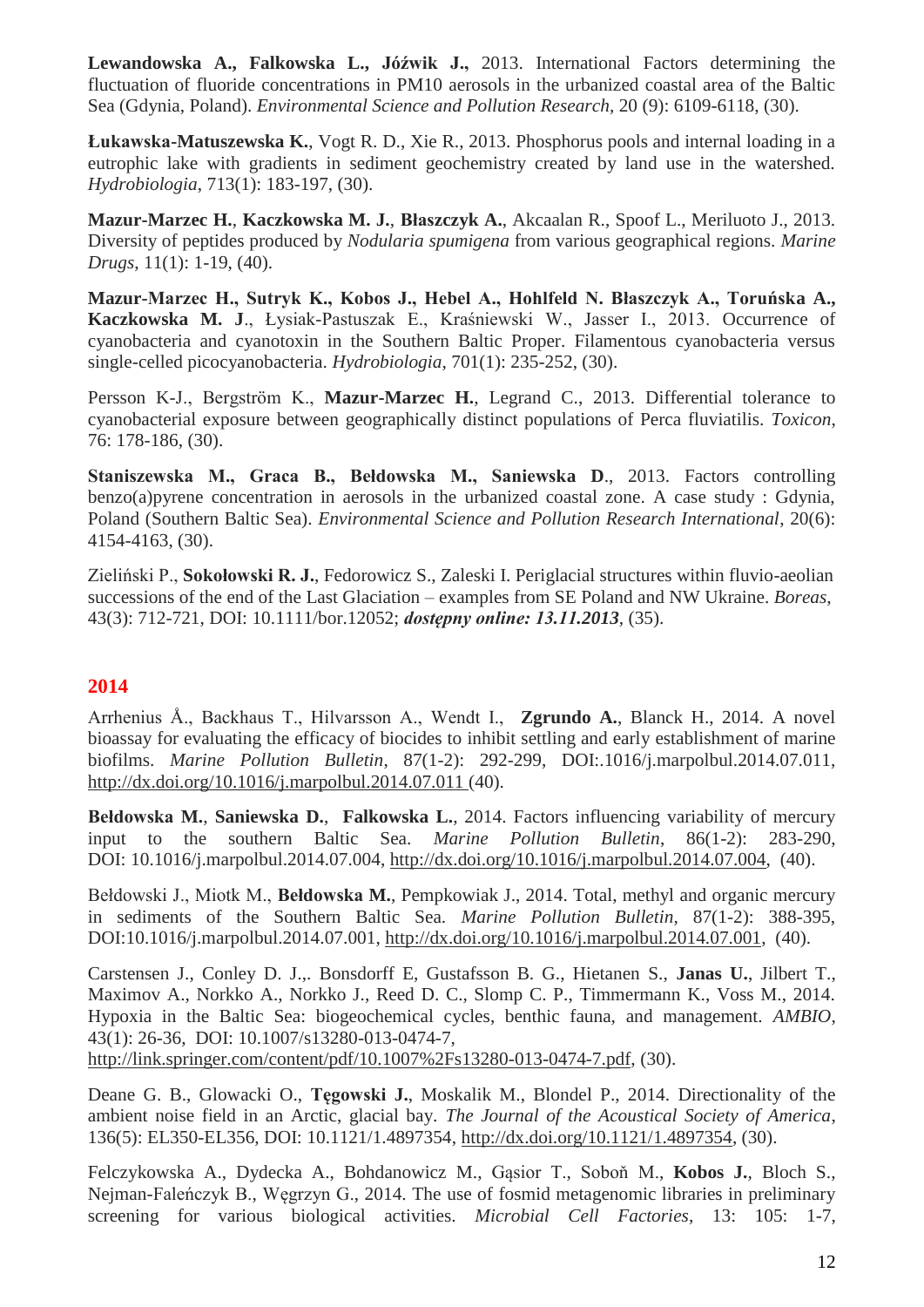DOI: 10.1186/s12934-014-0105-4, [http://www.microbialcellfactories.com/content/pdf/s12934-014-](http://www.microbialcellfactories.com/content/pdf/s12934-014-0105-4.pdf) [0105-4.pdf,](http://www.microbialcellfactories.com/content/pdf/s12934-014-0105-4.pdf) (40).

**Graca B.**, **Bełdowska M.**, Wrzesień P., **Zgrundo A.**, 2014. Styrofoam debris as a potential carrier of mercury within ecosystems. *Environmental Science and Pollution Research International*, 21(3): 2263-2271, DOI: 10.1007/s11356-013-2153, [http://link.springer.com/content/pdf/10.1007%2Fs11356-013-2153-4.pdf,](http://link.springer.com/content/pdf/10.1007%2Fs11356-013-2153-4.pdf) (30).

**Grzybowski W.**, **Szydłowski J.**, 2014. The impact of chromophoric dissolved organic matter on the photodegradation of 17α-ethinylestradiol (EE2) in natural waters. *Chemosphere*, 111: 13-17, DOI: [10.1016/j.chemosphere.2014.03.062,](http://dx.doi.org/10.1016/j.chemosphere.2014.03.062) [http://dx.doi.org/10.1016/j.chemosphere.2014.03.062,](http://dx.doi.org/10.1016/j.chemosphere.2014.03.062) (35).

Lehnert K., Müller S., Weirup L., Ronnenberg K., **Pawliczka I.,** Rosenberger T.,. Siebert U., 2014. Molecular biomarkers in grey seals (*Halichoerus grypus*) to evaluate pollutant exposure, health and immune status. *Marine Pollution Bulletin*, 88(1-2): 311-318, DOI: 10.1016/j.marpolbul.2014.08.025, [http://dx.doi.org/10.1016/j.marpolbul.2014.08.025,](http://dx.doi.org/10.1016/j.marpolbul.2014.08.025) (40).

**Łukawska-Matuszewska K.**, **Kiełczewska J.**, **Bolałek J.**, 2014. Factors controlling spatial distributions and relationships of carbon, nitrogen, phosphorus and sulphur in sediments of the stratified and eutrophic Gulf of Gdansk. *Continental Shelf Research*, 85: 168-180, DOI: 10.1016/j.csr.2014.06.010, [http://dx.doi.org/10.1016/j.csr.2014.06.010,](http://dx.doi.org/10.1016/j.csr.2014.06.010) (30).

**Łukawska-Matuszewska K.**, Urbański J. A., 2014. Prediction of near-bottom water salinity in the Baltic Sea using Ordinary Least Squares and Geographically Weighted Regression models. *Estuarine, Coastal and Shelf Science*, 149: 255-263, DOI: 10.1016/j.ecss.2014.09.003, [http://dx.doi.org/10.1016/j.ecss.2014.09.003,](http://dx.doi.org/10.1016/j.ecss.2014.09.003) (35).

Matyja H., Sobień K., Marynowski L., **Stempień-Sałek M.**, Małkowski K., 2015. The expression of the Hangenberg Event (latest Devonian) in a relatively shallow-marine succession (Pomeranian Basin, Poland): the results of a multi-proxy investigation. *Geological Magazine* 152(3): 400-428, DOI: 10.1017/S001675681400034X, *(dostępny online: 20.08.2014)*, (30).

Palińska K. A., Surosz W., 2014. Taxonomy of cyanobacteria : a contribution to consensus approach. *Hydrobiologia*, 740(1): 1-11, DOI: 10.1007/s10750-014-1971-9, [http://link.springer.com/content/pdf/10.1007%2Fs10750-014-1971-9.pdf,](http://link.springer.com/content/pdf/10.1007%2Fs10750-014-1971-9.pdf) (30).

**Pniewski F. F., Biskup P., Bubak I.,** Richard P., **Latała A.,** Blanchard G., 2015. Photo-regulation in microphytobenthos from intertidal mudflats and non-tidal coastal shallows. *Estuarine, Coastal and Shelf Science*, 152: 153-161, DOI: 10.1016/j.ecss.2014.11.022, *(dostępny online: 21.11.2014)*, [http://dx.doi.org/10.1016/j.ecss.2014.11.022,](http://dx.doi.org/10.1016/j.ecss.2014.11.022) (35).

**Radke B.**, Jewell L., Piketh S., Namieśnik J., 2014. Arsenic-based warfare agents: production, use, and destruction. *Critical Reviews in Environmental Science and Technology*, 44(14): 1525-1576, DOI: [10.1080/10643389.2013.782170,](http://dx.doi.org/10.1080/10643389.2013.782170) (40).

**Reindl A. R.**, **Bolałek J.**, 2014. Methane flux from sediment into near-bottom water and its variability along the Hel Peninsula - Southern Baltic Sea. *Continental Shelf Research*, 74: 88-93, DOI: 10.1016/j.csr.2013.12.006, [http://dx.doi.org/10.1016/j.csr.2013.12.006,](http://dx.doi.org/10.1016/j.csr.2013.12.006) (30).

Ruser A., Dähne M., Sundermeyer J., Lucke K., Houser D. S., Finneran J. J., Driver J., **Pawliczka I.**, Rosenberger T., Siebert U., 2014. In-air evoked potential audiometry of grey seals (*Halichoerus grypus*) from the North and Baltic Seas. *PLoS One*, 9(3): e90824, DOI: 10.1371/journal.pone.0090824, [http://www.plosone.org/article/info%3Adoi%2F10.1371%2Fjournal.pone.0090824,](http://www.plosone.org/article/info%3Adoi%2F10.1371%2Fjournal.pone.0090824) (40).

**Saniewska D.**, **Bełdowska M.**, Bełdowski J., **Falkowska L.**, 2014. Mercury in precipitation at an urbanized coastal zone of the Baltic Sea (Poland). AMBIO, 43(7): 871-877, DOI: 10.1007/s13280- 014-0494-y, [http://link.springer.com/content/pdf/10.1007%2Fs13280-014-0494-y.pdf,](http://link.springer.com/content/pdf/10.1007%2Fs13280-014-0494-y.pdf) (30).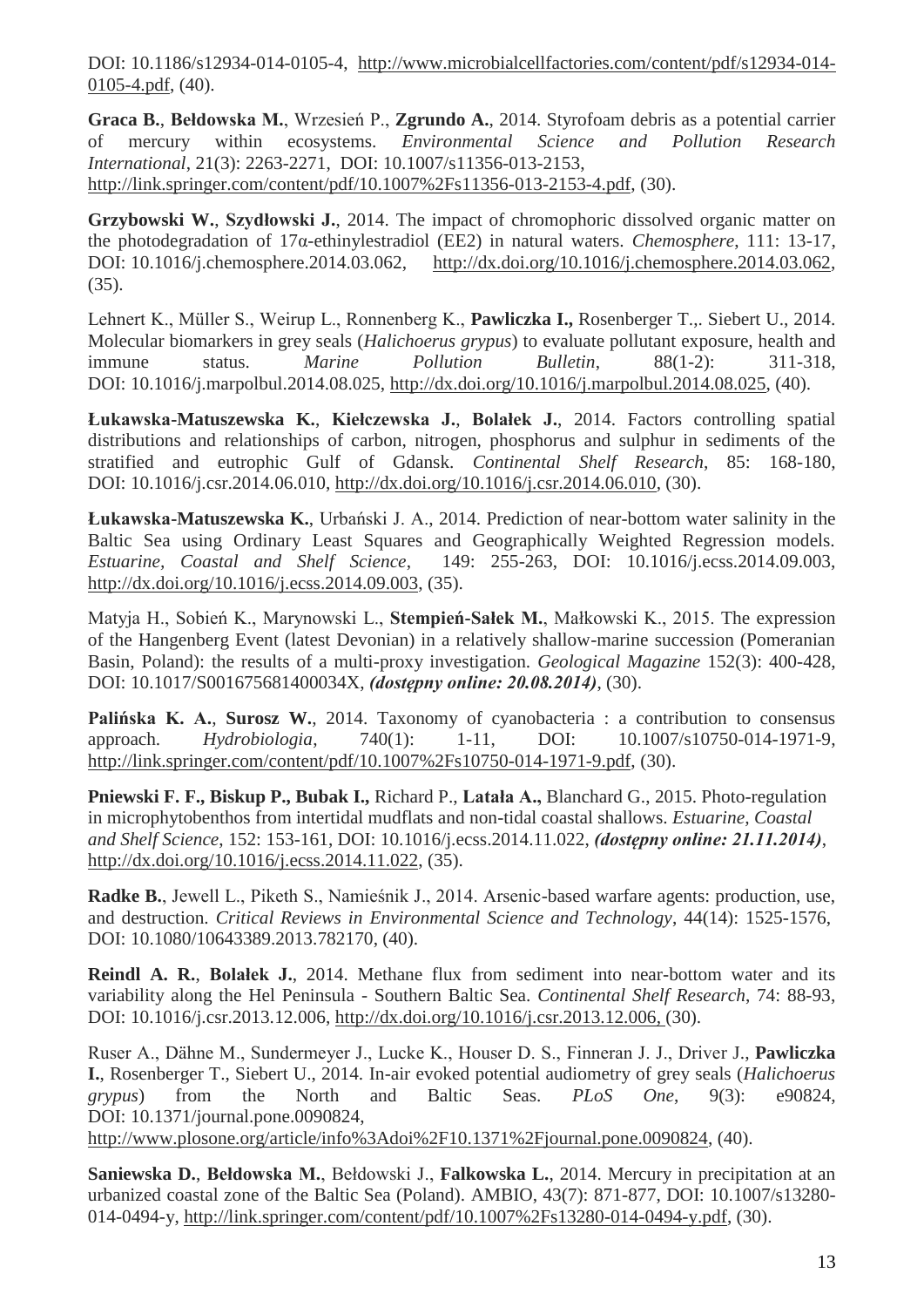**Saniewska D.**, **Bełdowska M.**, Bełdowski J., **Jędruch A.**, Saniewski M., **Falkowska L.**, 2014. Mercury loads into the sea associated with extreme flood. *Environmental Pollution*, 191: 93- 100DOI: 10.1016/j.envpol.2014.04.00, [http://dx.doi.org/10.1016/j.envpol.2014.04.003,](http://dx.doi.org/10.1016/j.envpol.2014.04.003) (40).

**Siudek P., Falkowska L., Brodecka A.**, Kowalski A., Frankowski M., Siepak J., 2015. Mercury in precipitation over the coastal zone of the southern Baltic Sea, Poland. *Environmental Science and Pollution Research International*, 22(4): 2546-2557, DOI: 10.1007/s11356-014-3537-9, *(dostępny online: 06.08.2014),* [http://link.springer.com/content/pdf/10.1007%2Fs11356-014-3537-9.pdf,](http://link.springer.com/content/pdf/10.1007%2Fs11356-014-3537-9.pdf) (35).

**[Siudek](http://expertus.bg.univ.gda.pl/cgi-bin/expertus.cgi) P.**, **[Falkowska](http://expertus.bg.univ.gda.pl/cgi-bin/expertus.cgi) L.**, Frankowski M., Siepak J., 2014. An investigation of atmospheric mercury accumulated in the snow cover from the urbanized coastal zone of the Baltic Sea, Poland. *Atmospheric Environment*, 95: 10-19, DOI: [10.1016/j.atmosenv.2014.06.016,](http://dx.doi.org/10.1016/j.atmosenv.2014.06.016) (35).

**Sokołowski A.**, Szczepańska A., Richard P., Kędra M., **Wołowicz M.**, Węsławski J. M., 2014. Trophic structure of the macrobenthic community of Hornsund, Spitsbergen, based on the determination of stable carbon and nitrogen isotopic signatures. *Polar Biology*, 37(9): 1247-1260, DOI: 10.1007/s00300-014-1517-7, [http://link.springer.com/content/pdf/10.1007%2Fs00300-014-](http://link.springer.com/content/pdf/10.1007%2Fs00300-014-1517-7.pdf) [1517-7.pdf,](http://link.springer.com/content/pdf/10.1007%2Fs00300-014-1517-7.pdf) (30).

**Staniszewska M., Koniecko I., Falkowska L., Krzymyk E.**, 2015. Occurrence and distribution of bisphenol A and alkylphenols in the water of the gulf of Gdansk (Southern Baltic). *Marine Pollution Bulletin*, 91(1): 372-379, DOI: 10.1016/j.marpolbul.2014.11.027, *(dostępny online: 06.12.2014)*, [http://dx.doi.org/10.1016/j.marpolbul.2014.11.027,](http://dx.doi.org/10.1016/j.marpolbul.2014.11.027) (40).

Woszczyk M., Tylmann W., **Jędrasik J.**, Szarafin T., Stach A., Skrzypczak J., Lutyńska M., 2014. Recent sedimentation dynamics in a shallow coastal lake (Lake Sarbsko, northern Poland): driving factors, processes and effects. *Marine & Freshwater Research*, 65(12): 1102-1115, DOI: 10.1071/MF13336, (30).

**Zabrzańska S., Smolarz K.**, Hallmann A., Konieczna L., Bączek T., **Wołowicz M.**, 2015. Sexrelated differences in steroid concentrations in the blue mussel (*Mytilus edulis trossulus*) from the southern Baltic Sea. *Comparative Biochemistry and Physiology. Part A, Molecular & Integrative Physiology,* 183: 14-19, DOI: 10.1016/j.cbpa.2014.12.029, *(dostępny online: 20.12.2014)* [http://dx.doi.org/10.1016/j.cbpa.2014.12.029,](http://dx.doi.org/10.1016/j.cbpa.2014.12.029) (30).

Zieliński P**., Sokołowski R. J.**, Woronko B., Jankowski M., Fedorowicz S., Zaleski I., Molodkov A., Weckwerth P., 2015. The depositional conditions of the fluvio-aeolian succession during the last climate minimum based on the examples from Poland and NW Ukraine. *Quaternary International*, DOI: 10.1016/j.quaint.2014.08.013, [http://dx.doi.org/10.1016/j.quaint.2014.08.013,](http://dx.doi.org/10.1016/j.quaint.2014.08.013) (30).

## **2015**

**Bełdowska M., Jędruch A**., Słupkowska J**., Saniewska D**., Saniewski M. 2015. Macrophyta as a vector of contemporary and historical mercury from the marine environment to the trophic web. Environmental Science and Pollution Research 22: 5228–5240. DOI: 10.1007/s11356-014-4003-4 (30).

Bełdowski J., Szubska M., Emelyanov E., Garnaga G., Drzewińska A., **Bełdowska M.**, Vanninen P., Östing A., Fabisiak J. 2015. Arsenic concentrations in Baltic Sea sediments close to Chemical Munitions dumpsites. Deep-Sea Research DOI: 10.1016/j.dsr2.2015.03.001 (35).

Felczykowska A., Pawlik A., **Mazur-Marzec H., Toruńska-Sitarz A.**, Narajczyk M., Richert M., Węgrzyn G., Herman-Antosiewicz A., 2015. Selective inhibition of cancer cells' proliferation by compounds included in extracts from Baltic Sea cyanobacteria. Toxicon, 108: 1-10, DOI: 10.1016/j.toxicon.2015.09.030, Adres url:<http://dx.doi.org/10.1016/j.toxicon.2015.09.030> (30).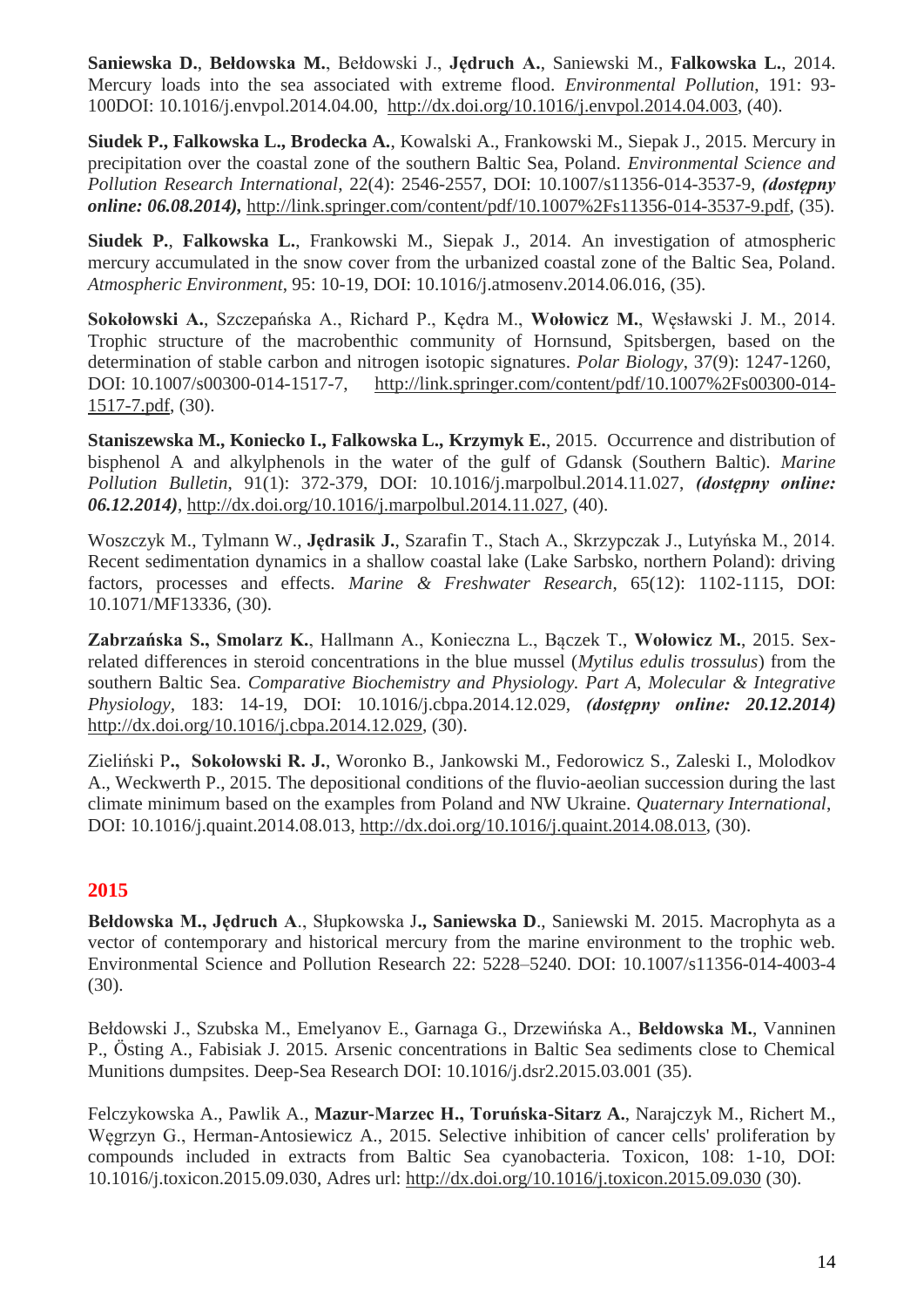Głowacki O., Deane G.B., Moskalik M., Blondel Ph., **Tęgowski J.** , Błaszczyk M., 2015. Underwater acoustic signatures of glacier calving. Geophysical Research Letters, 42(3): 804-812. Adresurl[:http://onlinelibrary.wiley.com/doi/10.1002/2014GL062859/epdf,](http://onlinelibrary.wiley.com/doi/10.1002/2014GL062859/epdf) DOI:10.1002/2014GL062859, (40).

**Grajewska A.**, **Falkowska L.**, **Szumiło-Pilarska E**., Hajdrych J., Szubska M., Frączek T., Meissner W., Bzoma Sz., **Bełdowska M.,** Przystalski A., Brauze T., 2015. Mercury in the eggs of aquatic birds from the Gulf of Gdansk and Wloclawek Dam (Poland). Environmental Science and Pollution Research, 22(13): 9889-9898, DOI: 10.1007/s11356-015-4154-y (30).

Hallmann A., **Smolarz K.**, Konieczna L., **Zabrzańska S**., Belka M., Bączek T., 2015. LC-MS measurment of free steroids in mussels (Mytilus trossulus) from the southern Baltic Sea. Journal of Pharmaceutical and Biomedical Analysis. 117:311-5 (35).

**Herman A**., 2015. Trends and variability of the atmosphere-ocean turbulent heat flux in the extratropical Southern Hemisphere. Scientific Reports, 5, art. no. 14900: 1-12 [www.nature.com/articles/srep14900.pdf;](http://www.nature.com/articles/srep14900.pdf) Adres url: [http://www.nature.com/articles/srep14900.pdf;](http://www.nature.com/articles/srep14900.pdf) DOI: 10.1038/srep14900 (40).

**Jędruch A.**, Bełdowski J., **Bełdowska M**. 2015. Long-term changes and distribution of mercury concentrations in surface sediments of the Gdansk Basin (Southern Baltic Sea). Journal of Soils Sediments 15:2487–2497. DOI: 10.1007/s11368-015-1148-9 (30).

**Kowalewski M.**, 2015. The flow of nitrogen into the euphotic zone of the Baltic Proper as a result of the vertical migration of phytoplankton: An analysis of the long-term observations and ecohydrodynamic model simulation. Journal of Marine Systems, 145: 53-68 (40).

**Mazur-Marzec H., Błaszczyk A**., Felczykowska A., **Hohlfeld N.**, **Kobos J., Toruńska-Sitarz A.**, Prabha D., Montalvão S., D'Souza L., Tammela P., Mikosik A., Bloch S., Nejman-Faleńczyk B., Węgrzyn G., 2015. Baltic cyanobacteria – a source of biologically active compounds. European Journal of Phycology, 50(3): 343-360, DOI: 10.1080/09670262.2015.1062563 (30).

**Mazur-Marzec H.**, **Sutryk K.**, **Hebel A., Hohlfeld N.**, Pietrasik A., Błaszczyk A., 2015. Nodularia spumigena peptides - accumulation and effect on aquatic invertebrates.Toxins, 7(11): 4404-4420. [http://www.mdpi.com/2072-6651/7/11/4404/pdf,](http://www.mdpi.com/2072-6651/7/11/4404/pdf) DOI: 10.3390/toxins7114404 (30).

Pędziszewska A., Tylmann W., **Witak M.**, Piotrowska N., Maciejewska E., Latałowa M., 2015, Holocene environmental changes reflected by pollen, diatoms, and geochemistry of annually laminated sediments of Lake Suminko in the Kashubian Lake District (N Poland), Review of Palaeobotany and Palynology 216, 55-75 (35).

Piwosz K., Spich K., Całkiewicz J., **Weydmann A.**, Kubiszyn A., Wiktor J., 2015. Distribution of small phytoflagellates along an Arctic fjord transect. Environmental Microbiology, 17(7): 2393- 2406; DOI: 10.1111/1462-2920.12705 (40).

Sromek L., **Lasota R., Wołowicz M.**, 2015. Impact of glaciations on genetic diversity of pelagic mollusks: Antarctic Limacina antarctica and Arctic Limacina helicina. Marine Ecology Progress Series. 525: 143-152 (35).

**Staniszewska M.**, Koniecko I., **Falkowska L., Burska D.**, Kiełczewska J. 2015. The relationship between the black carbon and bisphenol A in sea and river sediments (Southern Baltic). Journal of Environmental Science (China), DOI:10.1016/j.jes. 2015.04.009 (30).

**Staniszewska M.**, Nehring I., **Zgrundo A.**, 2015. The role of phytoplankton composition, biomass and cell volume in accumulation and transfer of endocrine disrupting compounds in the Southern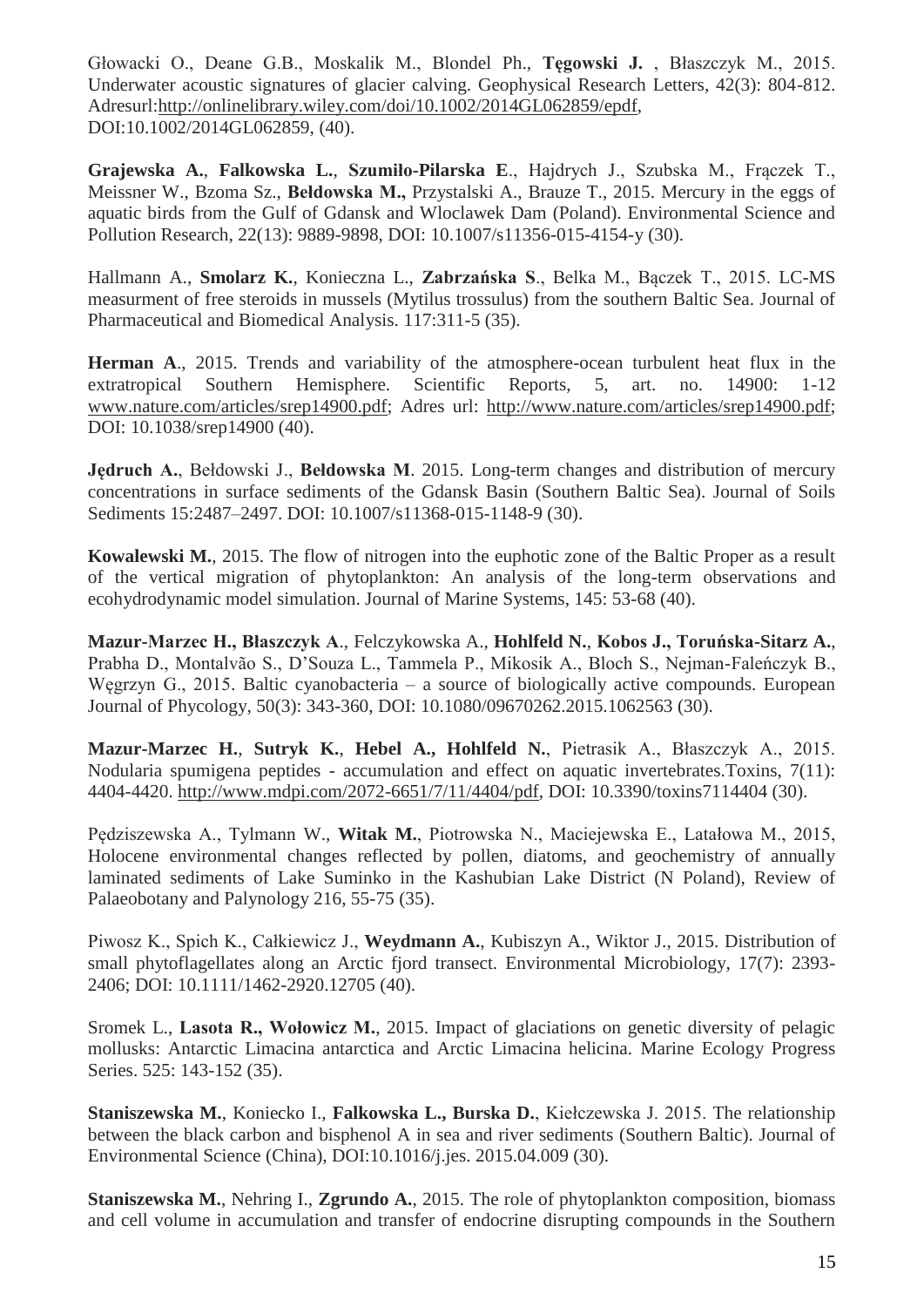Baltic Sea (The Gulf of Gdansk). Environmental Pollution, 207: 319-328, Adres url: [http://dx.doi.org/10.1016/j.envpol.2015.09.031,](http://dx.doi.org/10.1016/j.envpol.2015.09.031) DOI: 10.1016/j.envpol.2015.09.031 (40).

Šulčius S., Pilkaityte R., **Mazur-Marzec H.**, Kasperovičiene J., Ezhova E., **Błaszczyk A.**, Paškauskas R., 2015. Increased risk of exposure to microcystins in the scum of the filamentous cyanobacterium Aphanizomenon flos-aquae accumulated on the western shoreline of the Curonian Lagoon. Marine Pollution Bulletin, 99(1-2): 264-270 DOI: 10.1016/j.marpolbul.2015.07.057 (40).

Zieliński P., **Sokołowski R. J.**, Woronko B., Fedorowicz S., Jankowski M., Standzikowski K., 2015. Sandy deposition in a small dry valley in the periglacial zone of the Last Glacial Maximum: a case study from the Józefów site, SE Poland. Quaternary International. [http://www.sciencedirect.com/science/article/pii/S1040618215008770;](http://www.sciencedirect.com/science/article/pii/S1040618215008770) DOI: 10.1016/j.quaint.2015.08.089 (30).

## **2016**

**Bełdowska M., Jędruch A., Łęczyński L. Saniewska D. Kwasigroch U.**, Coastal erosion as a source of mercury into the marine environment along the Polish Baltic shore. Environmental Science and Pollution Research. - 2016, Vol. 23, iss. 16, s. 16372-16382. DOI: 10.1007/s11356- 016-6753-7 (30).

**Bełdowska M., Jędruch A., Zgrundo A., Ziółkowska M., Graca B., Gębka K.**, The influence of cold season warming on the mercury pool in coastal benthic organisms. Estuarine, Coastal and Shelf Science. 2016, 171, 99–105 (35).

**Bełdowska M., Kobos J.**, Mercury concentration in phytoplankton in response to warming of an autumn - winter season. Environmental Pollution. 2016, Vol. 215, s. 38-47. DOI: 10.1016/j.envpol.2016.05.002 (40).

Bełdowski J., Szubska M., Emelyanov E., Garnaga G., Drzewińska A., **Bełdowska M.**, Vanninen P, Östin A., Fabisiak J., Arsenic concentrations in Baltic Sea sediments close to chemical munitions dumpsites. Deep-Sea Research. Part 2, Topical Studies in Oceanography. - 2016, Vol. 128, s. 114- 122. DOI: 10.1016/j.dsr2.2015.03.001 (35).

Faassen E. J., Antoniou M. G., Beekman-Lukassen W., Blahova L., Chernova E., Christophoridis Ch., Combes A., Edwards Ch., Fastner J., Harmsen J., Hiskia A., Ilag L. L., Kaloudis T., Lopicic S., Lürling M., **Mazur-Marzec H.**, Meriluoto J., Porojan C., Viner-Mozzini Y, Zguna N. A collaborative evaluation of LC-MS/MS based methods for BMAA analysis : soluble bound BMAA found to be an important fraction. Marine Drugs, [dokument elektroniczny]. - 2016, Vol. 14, iss. 3, art. no. 45, s. 1-12. DOI: 10.3390/md14030045 (40).

**Falkowska L.**, Reindl A. R., **Grajewska A., Lewandowska A. U.**, Organochlorine contaminants in the muscle, liver and brain of seabirds *(Larus)* from the coastal area of the Southern. Ecotoxicology and Environmental Safety. 2016, Vol. 133, s. 63-72 Baltic. DOI: 10.1016/j.ecoenv.2016.06.042 (30).

Filipkowska A., **Złoch I.,** Wawrzyniak-Wydrowska B., Kowalewska G., Organotins in fish muscle and liver from the Polish coast of the Baltic Sea: is the total ban successful? Marine Pollution Bulletin. 2016, Vol. 111, iss. 1-2, s. 493-499. DOI: 10.1016/j.marpolbul.2016.06.052 (40).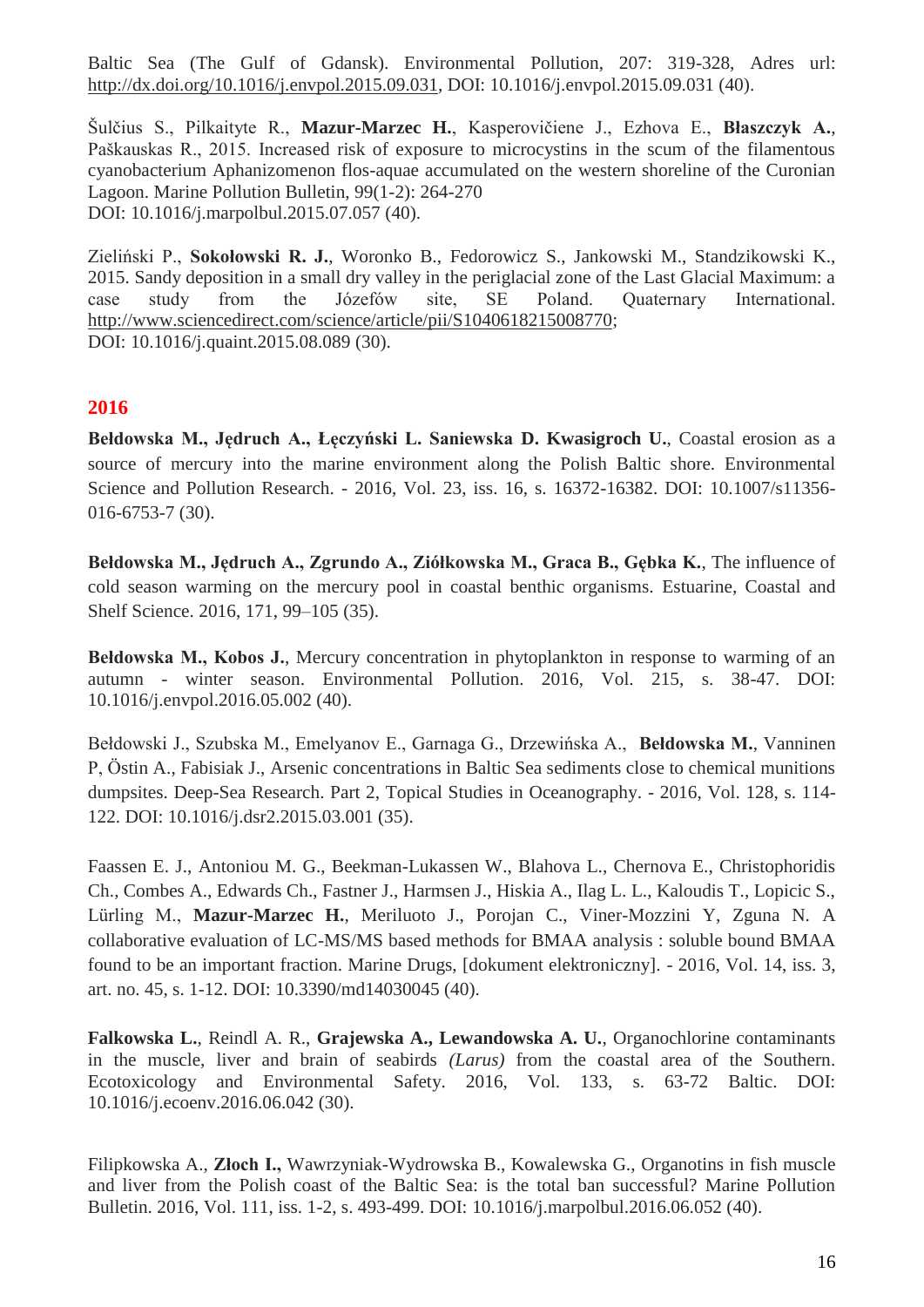**Gębka K.**, Bełdowski J., **Bełdowska M.**, The impact of military activities on the concentration of mercury in soils of military training grounds and marine sediments. Environmental Science and Pollution Research. 2016, Vol. 23, iss. 22, s. 23103-23113. DOI: 10.1007/s11356-016-7436-0 (30).

**Graca B., Staniszewska M.**, Zakrzewska D., Zalewska T., Reconstruction of the pollution history of alkylphenols (4-tert-octylphenol, 4-nonylphenol) in the Baltic Sea. Environmental Science and Pollution Research. 2016, Vol. 23, iss. 12, s. 11598-11610. DOI: 10.1007/s11356-016-6262-8 (30).

Hafsaoui I., Draredja B., **Lasota R.**, Como S., Magni P., Population dynamics and secondary production of *Donax trunculus* (Mollusca, Bivalvia) in the Gulf of Annaba (Northeast Algeria). Mediterranean Marine Science. - 2016, Vol. 17, no 3, s. 738-750. DOI: 10.12681/mms.1760 (30).

Häggqvist K., **Toruńska-Sitarz A, Błaszczyk A, Mazur-Marzec H.,** Meriluoto J., Morphologic, phylogenetic and chemical characterization of a brackish colonial picocyanobacterium (Coelosphaeriaceae) with bioactive properties. Toxins, [dokument elektroniczny]. 2016, Vol. 8, iss. 4, art. no. 108, s. 1-17DOI: 10.3390/toxins8040108 (35).

Hallmann A., **Smolarz K.**, Konieczna L., **Zabrzańska S.**, Belka M, Bączek T., LC-MS measurment of free steroids in mussels (*Mytilus trossulus*) from the southern Baltic Sea. Journal of Pharmaceutical and Biomedical Analysis. - 2016, Vol. 117, s. 311-315. DOI: 10.1016/j.jpba.2015.09.013 (35).

**Herman A.**, Discrete-Element bonded-particle Sea Ice model DESIgn, version 1.3a - model description and implementation. Geoscientific Model Development. - 2016, Vol. 9, iss. 3, s. 1219- 1241. DOI: 10.5194/gmd-9-1219-2016 (45).

Hernández-Almeida I., Grosjean M., José Gómez-Navarro J., Larocque-Tobler I., Bonk A., Enters D., Ustrzycka A., Piotrowska N., Przybylak R., Wacnik A., **Witak M.**, Tylmann W., Resilience, rapid transitions and regime shifts: Fingerprinting the responses of Lake Żabińskie (NE Poland) to climate variability and human disturbance since AD 1000. Holocene, 2017, 27(2): 258-270, Article first published online: August 8, 2016, DOI: 10.1177/0959683616658529 (40).

Kijewska A., Kalamarz-Kubiak H., **Arciszewski B.**, Guellard T., Petereit T., Wenne R., Adaptation to salinity in Atlantic cod from different regions of the Baltic Sea. : Journal of Experimental Marine Biology and Ecology. - 2016, Vol. 478, s. 62-67. DOI: 10.1016/j.jembe.2016.02.003 (30).

Konik M., **Bradtke K.**, Object-oriented approach to oil spill detection using ENVISAT ASAR images. ISPRS Journal of Photogrammetry and Remote Sensing. 2016, Vol. 118, s. 37-52. DOI: 10.1016/j.isprsjprs.2016.04.006 (45).

**Kubowicz-Grajewska A.**, Experimental investigation into wave interaction with a rubble-mound submerged breakwater (case study). Journal of Marine Science and Technology. - 2016, online first, s. 1-14. DOI: 10.1007/s00773-016-0412-z (30).

Lah L., Trense D., Benke H., BerggrenP, Gunnlaugsson P., Lockyer Ch., Öztürk A., Öztürk B., **Pawliczka I.**, Roos A., Siebert U., Víkingsson G., Tiedemann R., Spatially explicit analysis of genome-wide SNPs detects subtle population structure in a mobile marine mammal, the harbor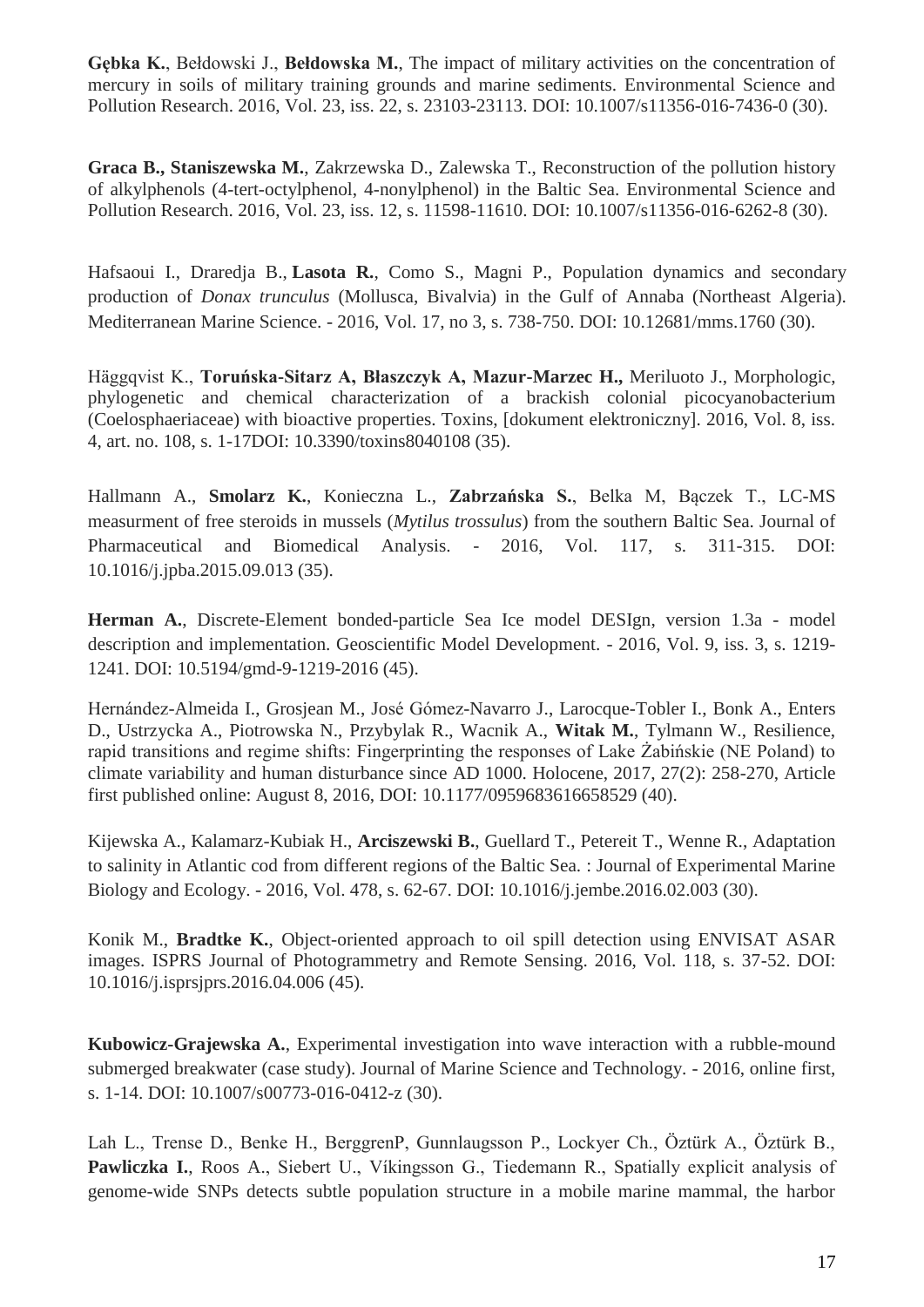porpoise. w: PLoS One, [dokument elektroniczny]. 2016, Vol. 11, iss. 10, e0162792, s. 1-23. DOI: 10.1371/journal.pone.0162792 (35).

Larsson J., Lind E. E., Corell H., Grahn M. , **Smolarz K.**, Lonn M., Regional genetic differentiation in the blue mussel from the Baltic Sea area, Estuarine, Coastal and Shelf Science. - 2016, online first, s. 1-12. <http://dx.doi.org/10.1016/j.ecss.2016.06.016> (35).

Larsson J., Lönn M., Lind E. E., **Świeżak J., Smolarz K.**, Grahn M., Sewage treatment plant associated genetic differentiation in the blue mussel from the Baltic Sea and Swedish west coast. PeerJ, 2016, Vol. 4, art. no. e2628, s. 1-28. DOI: 10.7717/peerj.2628 (35).

**Lasota R., Pierścieniak K.**, Garcia P., Simon-Bouhet B., **Wołowicz M.**, Large-scale mitochondrial COI gene sequence variability reflects the complex colonization history of the invasive soft-shell clam, *Mya arenaria* (L.) (Bivalvia). Estuarine, Coastal and Shelf Science. - 2016, Vol. 181, s. 256- 265. DOI: 10.1016/j.ecss.2016.08.033 (35).

Lehtiniemi M., Copp G. H., **Normant-Saremba M.** , Ojaveer H., Alien species: EU list should add potential invasives. Nature. - 2016, Vol. 533, iss. 7603, s. 321 (50).

**Łukawska-Matuszewska K. Kielczewska J.**, Effects of near-bottom water oxygen concentration on biogeochemical cycling of C, N and S in sediments of the Gulf of Gdansk (southern Baltic). Continental Shelf Research. - 2016, Vol. 117, s. 30-42. DOI: 10.1016/j.csr.2016.02.001 (30).

**Łukawska-Matuszewska K.**, Contribution of non-carbonate inorganic and organic alkalinity to total measured alkalinity in pore waters in marine sediments (Gulf of Gdansk, S-E Baltic Sea), Marine Chemistry. 2016, Vol. 186, s. 211-220, DOI: 10.1016/j.marchem.2016.10.002 (40).

**Mazur-Marzec H.**, Bertos-Fortis M.,**Toruńska-Sitarz A.** , Fidor A., Legrand C., Chemical and genetic diversity of *Nodularia spumigena* from the Baltic Sea. Marine Drugs, [dokument elektroniczny]. - 2016, Vol. 14, iss. 11, art. no. 209, s. 1-14. DOI: 10.3390/md14110209 (40).

Michalik O., Kowalski R. K., Judycka S., Rożyński R., Dobosz S., **Ocalewicz K.**, Androgenetic development of X- and Y-chromosome bearing haploid rainbow trout embryos. Theriogenology. - 2016, Vol. 86, iss. 4, s. 1054-1060. DOI: 10.1016/j.theriogenology.2016.03.035 (30).

Montereale Gavazzi G., Madricardo F., **Janowski Ł.**, Kruss A., Blondel P., Sigovini M., Foglini F., Evaluation of seabed mapping methods for fine-scale classification of extremely shallow benthic habitats - application to the Venice Lagoon, Italy. Estuarine Coastal and Shelf Science, 2016, 170: 45-60. DOI: 10.1016/j.ecss.2015.12.014 (35).

Napiórkowska-Krzebietke A., **Kobos J.**, Assessment of the cell biovolume of phytoplankton widespread in coastal and inland water bodies. Water Research. - 2016, Vol. 104, s. 532-546. DOI: 10.1016/j.watres.2016.08.016 (45).

Ojaveer H., Olenin S., Narščius A., Florin A-B., Ezhova E., Gollasch S., Jensen K.R., Lehtiniemi M., Minchin D., **Normant-Saremba M.**, Străke S. Dynamics of biological invasions and pathways over time: a case study of a temperate coastal sea. Biological Invasions. DOI 10.1007/s10530-016- 1316-x on line first: 5 November 2016 (35).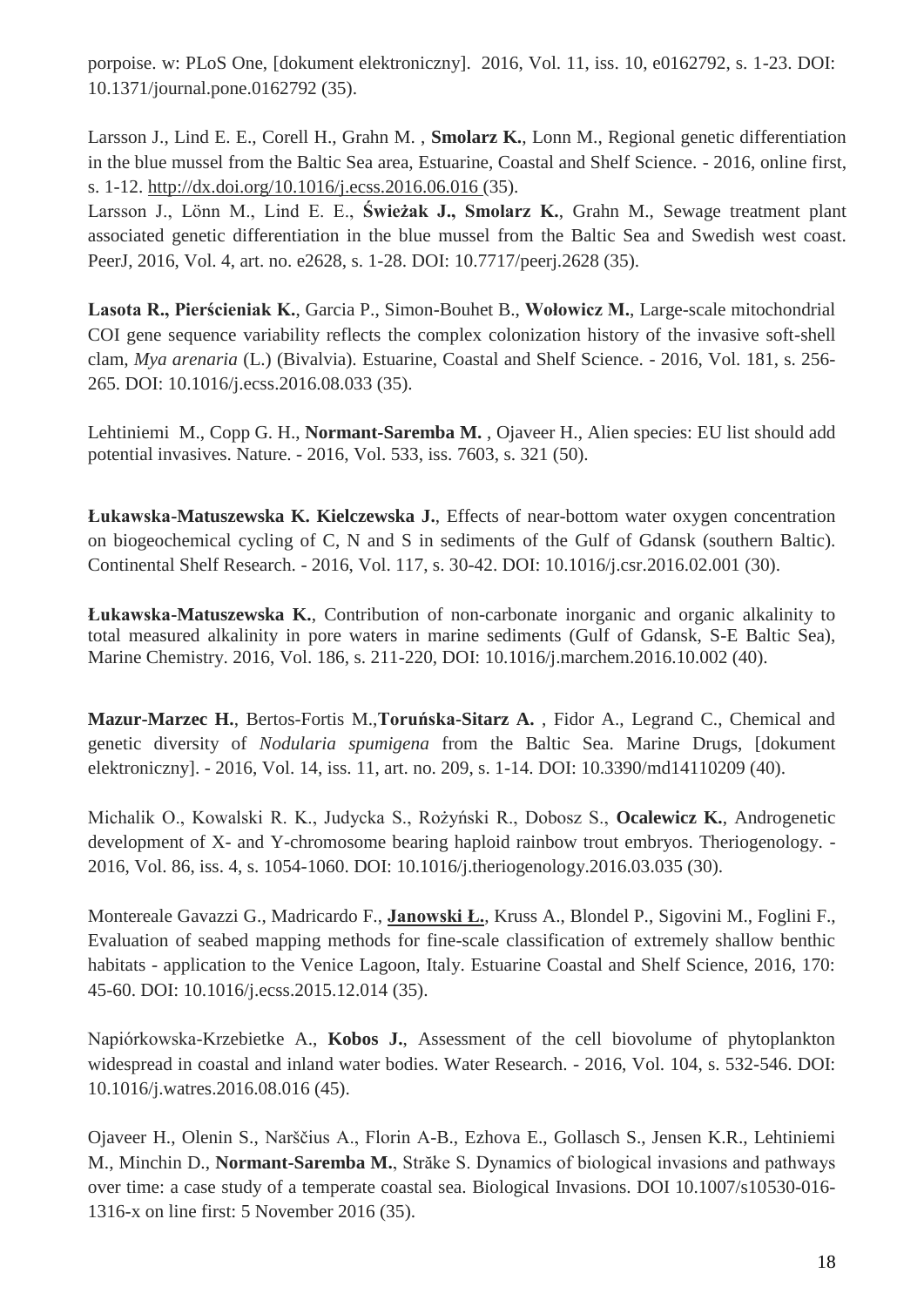**Pniewski F. F.,** Richard P., **Latała A.**, Blanchard G., Non-photochemical quenching in epipsammic and epipelic microalgal assemblages from two marine ecosystems. Continental Shelf Research. - 2016, online first, s. 1-9. DOI: 10.1016/j.csr.2016.12.013 (30).

**Sokołowski A., Brulińska D.**, Olenycz M., **Wołowicz M.**, Does temperature and salinity limit asexual reproduction of *Aurelia aurita* polyps (Cnidaria : Scyphozoa) in the Gulf of Gdansk (southern Baltic Sea)? An experimental study. Hydrobiologia. - 2016, Vol. 773, iss. 1, s. 49-62. DOI: 10.1007/s10750-016-2678-x (30).

**Sokołowski A., Ziółkowska M.**, Balazy P., Plichta I., Kukliński P., **Mudrak-Cegiołka S.** Recruitment pattern of benthic fauna on artificial substrates in brackish low-diversity system (the Baltic Sea). Hydrobiologia - 2016, DOI: 10.1007/s10750-016-2862-z (30).

Spoof L., **Błaszczyk A.**, Meriluoto J., Cegłowska M., **Mazur-Marzec H.**, Structures and activity of new anabaenopeptins produced by Baltic Sea cyanobacteria. Marine Drugs, [dokument elektroniczny]. 2016, Vol. 14, iss. 1, art. no. 8, s. 1-14. DOI: 10.3390/md14010008 (40).

**Staniszewska M**., Koniecko I, **Falkowska L., Burska D., Kiełczewska J.**, The relationship between the black carbon and bisphenol A in sea and river sediments (Southern Baltic). Journal of Environmental Sciences. - 2016, Vol. 41, s. 24-32. DOI: 10.1016/j.jes.2015.04.009 (30).

**Staniszewska M., Graca B., Nehring I.**, The fate of bisphenol A, 4-*tert*-octylphenol and 4 nonylphenol leached from plastic debris into marine water - experimental studies on biodegradation and sorption on suspended particulate matter and nano-TiO<sub>2</sub>. Chemosphere. 2016, Vol. 145, s. 535-542. DOI: 10.1016/j.chemosphere.2015.11.081 (35).

**Staniszewska M., Nehring I., Mudrak-Cegiołka S.** Changes of concentrations and possibility of accumulation of bisphenol A and alkylphenols, depending on biomass and composition, in zooplankton of the Southern Baltic (Gulf of Gdansk). Environmental Pollution. - 2016, Vol. 213, s. 489-501. DOI: 10.1016/j.envpol.2016.03.004 (40).

**Tęgowski J., Trzcińska K.**, M. Kasprzak, Nowak J., Statistical and spectral features of corrugated seafloor shaped by the Hans Glacier in Svalbard. Remote Sensing, 2016, 8(9): 1-18, art. no. 744 (35).

**Weydmann A.**, Coelho N.C., Serra E.A., Burzyński A., Pearson G.A., Pan-Arctic population of the keystone copepod Calanus glacialis. Polar Biology. 2016, 39, 2311–2318 (30).

Witkowska A., **Lewandowska A., Falkowska L. M.**, Parallel measurements of organic and elemental carbon dry (PM1, PM2.5) and wet (rain, snow, mixed) deposition into the Baltic Sea. Marine Pollution Bulletin. 2016, Vol. 104, iss. 1-2, s. 303-312. DOI: 10.1016/j.marpolbul.2016.01.003 (40).

Witkowska A., **Lewandowska A.U.**, Water soluble organic carbon in aerosols (PM1, PM2.5, PM10) and various precipitation forms (rain, snow, mixed) over the southern Baltic Sea station. Science of the Total Environment. - 2016, Vol. 573, s. 337-346. DOI: 10.1016/j.scitotenv.2016.08.123 (40).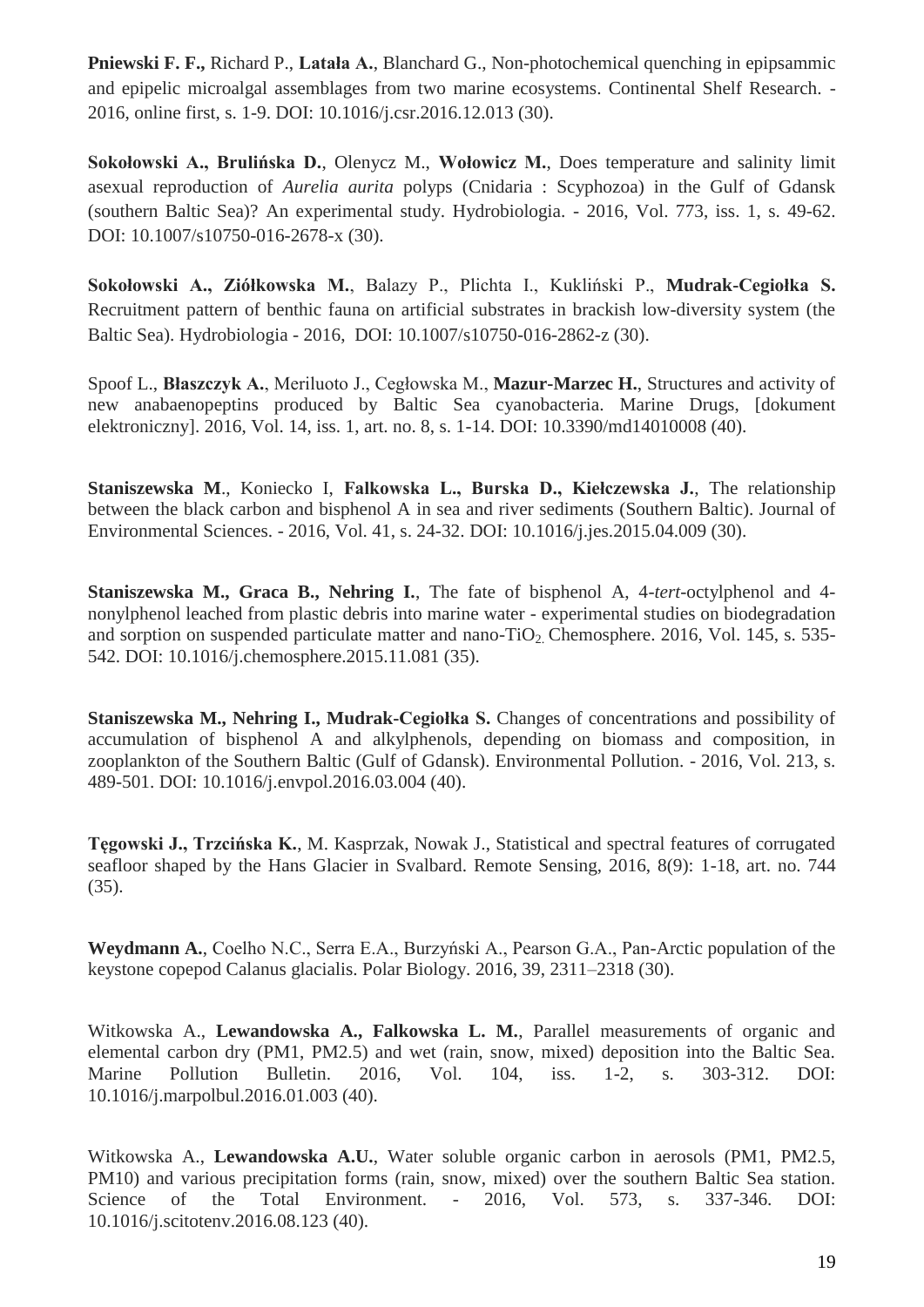**Wojtasieicz B.**, Stoń-Egiert J. Bio-optical characterization of selected cyanobacteria strains present in marine and freshwater ecosystems. Journal of Applied Phycology. - 2016, Vol. 28, no. 4, s. 2299- 2314. DOI: 10.1007/s10811-015-0774-3 (35).

Woźniak M., **Bradtke K.** M., Darecki M., **Krężel A.**, Empirical model for phycocyanin concentration estimation as an indicator of cyanobacterial bloom in the optically complex coastal waters of the Baltic Sea. Remote Sensing, [dokument elektroniczny]. - 2016, Vol. 8, iss. 3, art. no. 212, s. 1-23. DOI: 10.3390/rs8030212 (35).

**Zgrundo A.,** Wojtasik B., Convey P., Majewska R., Diatom communities in the High Arctic aquatic habitats of northern Spitsbergen (Svalbard). Polar Biology. - 2016, online first, s. 1-18. DOI: 10.1007/s00300-016-2014-y (30).

## **2017**

**[Bełdowska](http://expertus.bg.ug.edu.pl/cgi-bin/expertus.cgi) M., [Mudrak-Cegiołka](http://expertus.bg.ug.edu.pl/cgi-bin/expertus.cgi) S.**, Mercury concentration variability in the zooplankton of the southern Baltic coastal zone. Progress in Oceanography. - 2017, Vol. 159, s. 73-85. Adres url: <https://doi.org/10.1016/j.pocean.2017.09.009> DOI: [10.1016/j.pocean.2017.09.009](http://dx.doi.org/10.1016/j.pocean.2017.09.009) (45).

Boniewicz- Szmyt K., S.J. Pogorzelski, Evolution of natural sea surface films: A new quantification formalizm based on multidimentional space vector, Environmental Science and Pollution Research, 2017 (published on line : 03 December 2017) (doi.org/10.1007/s1135-017-0788-2), (30).

Bukowska A., Kaliński T., Koper M., Kostrzewska-Szlakowska I., Kwiatowski J., **Mazur-Marzec H.,** Jasser I., Predicting blooms of toxic cyanobacteria in eutrophic lakes with diverse cyanobacterial communities. Scientific Reports, 2017, Vol. 7, art. no. 8342, s. 1-12 https://www.nature.com/articles/s41598-017-08701-8 [dostęp 23.08.2017]; DOI: [10.1038/s41598-](http://dx.doi.org/10.1038/s41598-017-08701-8) [017-08701-8](http://dx.doi.org/10.1038/s41598-017-08701-8) (40).

Chernova E., Sidelev S., Russkikh I., Voyakina E., Babanazarova O., Romanov R., Kotovshchikov A., **Mazur-Marzec** H., 2017, Dolichospermum and Aphanizomenon as neurotoxins producers in some Russian freshwaters, w: Toxicon, vol. 130, ss. 47-55, DOI:10.1016/j.toxicon.2017.02.016, (30).

**Dobrzycka-Krahel A., Graca B.,** 2017 Effect of salinity on the distribution of Ponto - Caspian gammarids in a non - native area – environmental and experimental study. Marine Biology Research.DOI.ORG/10.1080/17451000.2017.1406666 (35).

**Falkowska L., Grajewska A., Staniszewska M., Nehring I., Szumiło- Pilarska E., Saniewska D.** 2017. Inhalation - pathway of exposure to EDCs in seabirds (Larus argentatus) from Sothern Baltic. Marine Pollution Bulletin. 117, 111-117. (40).

**Graca B.,** Szewc K., **Zakrzewska D**., Dołęga A., Szczerbowska-Boruchowska A., 2017. Sources and fate of microplastics in marine and beach sedimentsof the Southern Baltic Sea—a preliminary study Environ Sci Pollut Res [Environmental Science and Pollution Research](https://link.springer.com/journal/11356) (8):7650-7661. doi: 10.1007/s11356-017-8419-5, (30).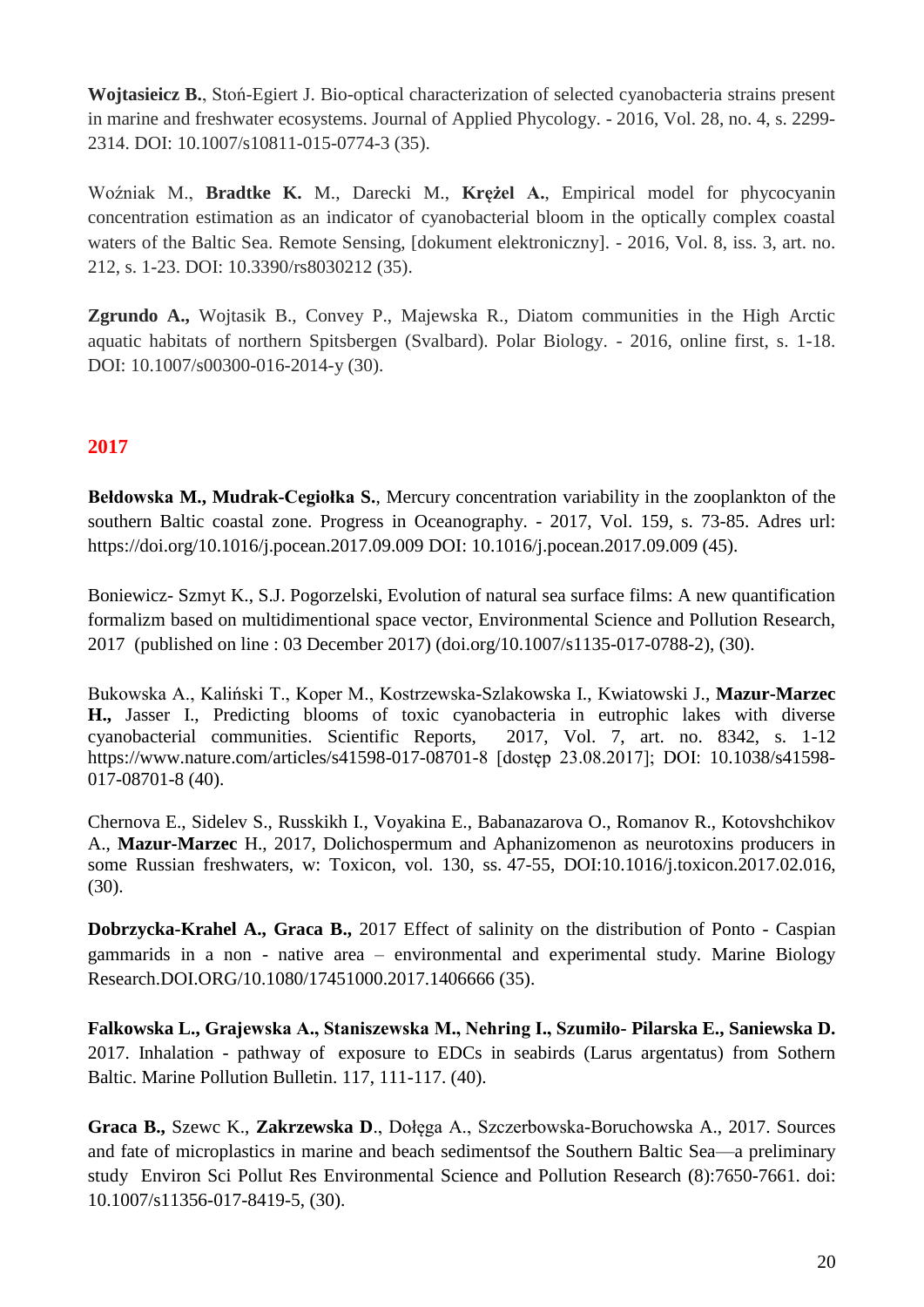**Herman A.,** 2017, Wave-induced stress and breaking of sea ice in a coupled hydrodynamic discrete-element wave-ice model, w: Cryosphere, vol. 11, nr 6, ss. 2711-2725, DOI:10.5194/tc-11- 2711-2017, (45).

Hernández-Almeida I., Grosjean M., Gómez-Navarro J. J., Larocque-Tobler I., Bonk A., Enters D., Ustrzycka A., Piotrowska N., **Witak M**., Tylmann W., 2017, Resilience, rapid transitions and regime shifts: Fingerprinting the responses of Lake Żabińskie (NE Poland) to climate variability and human disturbance since AD 1000, w: Holocene (The), vol. 27, nr 2, ss. 258-270, DOI:10.1177/0959683616658529, łączna liczba autorów: *12*, (40).

**Jędruch A., Kwasigroch U., Bełdowska M.**, Kuliński K., 2017. Mercury in suspended matter of the Gulf of Gdańsk: Origin, distribution and transport at the land–sea interface. Marine Pollution Bulletin 118 354–367. DOI: 10.1016/j.marpolbul.2017.03.019, (40).

Kokociński M., Gągała I., Jasser I., Karosienė J., Kasperovičienė J., **Kobos J.,** Koreivienė J., Soininen J., Szczurowska A., Woszczyk M., Mankiewicz-Boczek J., Distribution of invasive *Cylindrospermopsis raciborskii* in the East-Central Europe is driven by climatic and local environmental variables; FEMS Microbiology Ecology. - 2017, Vol. 93, iss. 4, art. no. fix035, DOI: [10.1093/femsec/fix035](http://dx.doi.org/10.1093/femsec/fix035) (35).

**[Kowalewski](http://expertus.bg.ug.edu.pl/cgi-bin/expertus.cgi) M.**, Kowalewska-Kalkowska H., 2017. Sensitivity of the Baltic Sea level prediction to spatial model resolution; Journal of Marine Systems. Vol. 173, s. 101-113. Adres url: [https://doi.org/10.1016/j.jmarsys.2017.05.001,](https://doi.org/10.1016/j.jmarsys.2017.05.001) DOI: [10.1016/jjmarsys.2017.05.001,](http://dx.doi.org/10.1016/jjmarsys.2017.05.001) (40).

Król J., Hliwa P., Polewacz A., Stabińska A., Dobosz S., **Ocalewicz K.**, 2017. Effect of 11-betahydroxyandrostenedione on European whitefish *Coregonus lavaretus* (Linnaeus, 1758). Animal Reproduction Science 184: 187-195. Adres url:<https://doi.org/10.1016/j.anireprosci.2017.07.015> DOI: [10.1016/j.anireprosci.2017.07.015,](http://dx.doi.org/10.1016/j.anireprosci.2017.07.015) (30).

Kukliński P., Balazy P., Krzemińska M., **Bielecka L.,** Species pool structure explains patterns of Antarctic rock-encrusting organism recruitment. Polar Biology. - 2017, online first, s. 1-13. Adres url: <https://link.springer.com/content/pdf/10.1007%2Fs00300-017-2159-3.pdf> DOI: [10.1007/s00300-017-2159-3,](http://dx.doi.org/10.1007/s00300-017-2159-3) (30).

Larsson J., Lind E.E., Corell H., Grahn M**., Smolarz K**., Lönn M., 2017. Regional genetic differentiation in the blue mussel from the Baltic Sea area, w: Estuarine Coastal and Shelf Science, vol. 195, ss. 98-109, DOI:10.1016/j.ecss.2016.06.016, (35)

**Lewandowska A. U., Śliwińska-Wilczewska S.**, Woźniczka D., 2017. Identification of cyanobacteria and microalgae in aerosols of various sizes in the air over the Southern Baltic Sea, Marine Pollution Bulletin, - 2017, online first, s. 1-9, Adres url: [https://doi.org/10.1016/j.marpolbul.2017.07.064,](https://doi.org/10.1016/j.marpolbul.2017.07.064) DOI: [10.1016/j.marpolbul.2017.07.064](http://dx.doi.org/10.1016/j.marpolbul.2017.07.064) (40).

Lücking R., Dal Forno M., Moncada B., Fernando Coca L., Vargas-Mendoza Leidy Y., Aptroot A., Arias L. J., Besal B., **Pruszkowska-Caceres M.,** Kukwa M., 2017. Turbo-taxonomy to assemble a megadiverse lichen genus: seventy new species of Cora (Basidiomycota: Agaricales: Hygrophoraceae), honouring David Leslie Hawksworth's seventieth birthday, w: Fungal Diversity, vol. 84, nr 1, ss. 139-207, DOI:10.1007/s13225-016-0374-9, łączna liczba autorów: *53*, (45).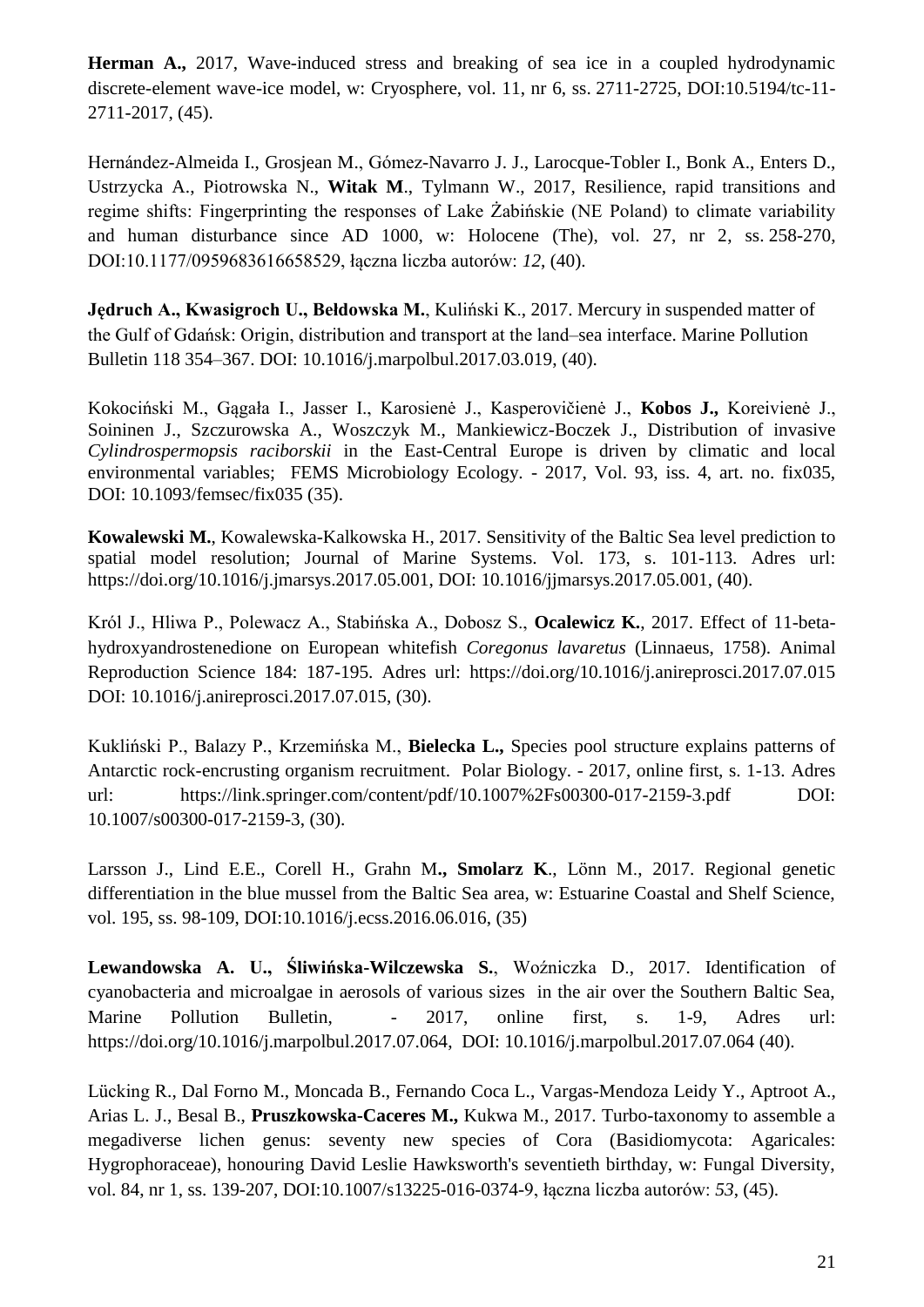**Mazur A.,** Wåhlin A., K., **Krężel A.,** 2017. An object-based SAR image iceberg detection algorithm applied to the Amundsen Sea, w: Remote Sensing of Environment, vol. 189, ss. 67-83, DOI:10.1016/j.rse.2016.11.013, (50).

**Nehring I., Grajewska A., Falkowska L., Staniszewska M., Pawliczka I. , Saniewska D.,** 2017. Transfer of mercury and phenol derivatives across the placenta of Baltic grey seals (*Halichoerus grypus grypus*), Environmental Pollution, 231, 1005-1012, Part: 1, DOI: [10.1016/j.envpol.2017.08.094](http://dx.doi.org/10.1016/j.envpol.2017.08.094) (40).

Ojaveer H., Olenin S., Narščius A., Florin Ann-Britt, Ezhova E., Gollasch S., Jensen Kathe R., Lehtiniemi M., Minchin D., **Normant-Saremba M.**, 2017,: Dynamics of biological invasions and pathways over time: a case study of a temperate coastal sea, w: Biological Invasions, vol. 19, nr 3, ss. 799-813, DOI:10.1007/s10530-016-1316-x, łączna liczba autorów: *11*, (35).

**[Palińska](http://expertus.bg.ug.edu.pl/cgi-bin/expertus.cgi) K. A.**, Schneider T., **[Surosz](http://expertus.bg.ug.edu.pl/cgi-bin/expertus.cgi) W.,** 2017. Phenotypic and phylogenetic studies of benthic mat-forming cyanobacteria on the NW Svalbard, Polar Biology. Vol. 40, no. 8, s. 1607-1616, Adres url: <https://link.springer.com/content/pdf/10.1007%2Fs00300-017-2083-6.pdf> DOI: [10.1007/s00300-017-2083-6](http://dx.doi.org/10.1007/s00300-017-2083-6) (30).

**[Palińska](http://expertus.bg.ug.edu.pl/cgi-bin/expertus.cgi) K. A.,** Vogt J. C., **[Surosz](http://expertus.bg.ug.edu.pl/cgi-bin/expertus.cgi) W.,** 2017. Biodiversity analysis of the unique geothermal microbial ecosystem of the Blue Lagoon (Iceland) using next- generation sequencing (NGS); Hydrobiologia. online first, s. 1-10; Adres url: <https://link.springer.com/content/pdf/10.1007%2Fs10750-017-3349-2.pdf> DOI: [10.1007/s10750-](http://dx.doi.org/10.1007/s10750-017-3349-2) [017-3349-2](http://dx.doi.org/10.1007/s10750-017-3349-2) (30).

**Pniewski F.**, Richard P., **Latała A.,** Blanchard G., 2017. Non-photochemical quenching in epipsammic and epipelic microalgal assemblages from two marine ecosystems, w: Continental Shelf Research, vol. 136, ss. 74-82, DOI:10.1016/j.csr.2016.12.013 (30).

Purcell J. E., Juhl A. R., **Mańko M. K.**, Aumack C. F., 2017. Overwintering of gelatinous zooplankton in the coastal Arctic Ocean. Marine Ecology Progress Series. online first, s. 1-6 (35).

**Saniewska D**., **Bełdowska M**., 2017. Mercury fractionation in soil and sediment samples using thermo-desorption method. Talanta 168, 152–161. doi: 10.1016/j.talanta.2017.03.026 (40).

**[Smolarz](http://expertus.bg.ug.edu.pl/cgi-bin/expertus.cgi) K.**, Hallmann A., **[Zabrzańska](http://expertus.bg.ug.edu.pl/cgi-bin/expertus.cgi) S.**, [Pietrasik](http://expertus.bg.ug.edu.pl/cgi-bin/expertus.cgi) A., Elevated gonadal atresia as biomarker of endocrine disruptors: Field and experimental studies using *Mytilus trossulus* (L.) and 17-alpha ethinylestradiol (EE2). Marine Pollution Bulletin. - 2017, Vol. 120, iss. 1-2, s. 58-67. Adres url: [https://doi.org/10.1016/j.marpolbul.2017.04.007,](https://doi.org/10.1016/j.marpolbul.2017.04.007) DOI: [10.1016/j.marpolbul.2017.04.007](http://dx.doi.org/10.1016/j.marpolbul.2017.04.007) (40).

Soja-Woźniak M., Craig S. E., Kratzer S., **Wojtasiewicz B.,** Darecki M., Jones Chris T.: A novel statistical approach for ocean colour estimation of inherent optical properties and cyanobacteria abundance in optically complex waters, w: Remote Sensing, vol. 9, nr 4, 2017, ss. 1-22, DOI:10.3390/rs9040343, (35).

**Sokołowski A.**, **Ziółkowska M.**, Bałazy P., Kukliński P., Plichta I., 2017. Seasonal and multiannual patterns of colonisation and growth of sessile benthic fauna on artificial substrates in the brackish low-diversity system of the Baltic Sea. Hydrobiologia. Vol. 790, iss. 1, s. 183-200, Adres url:<http://link.springer.com/content/pdf/10.1007%2Fs10750-016-3043-9.pdf> DOI: [10.1007/s10750-](http://dx.doi.org/10.1007/s10750-016-3043-9) [016-3043-9](http://dx.doi.org/10.1007/s10750-016-3043-9) (30).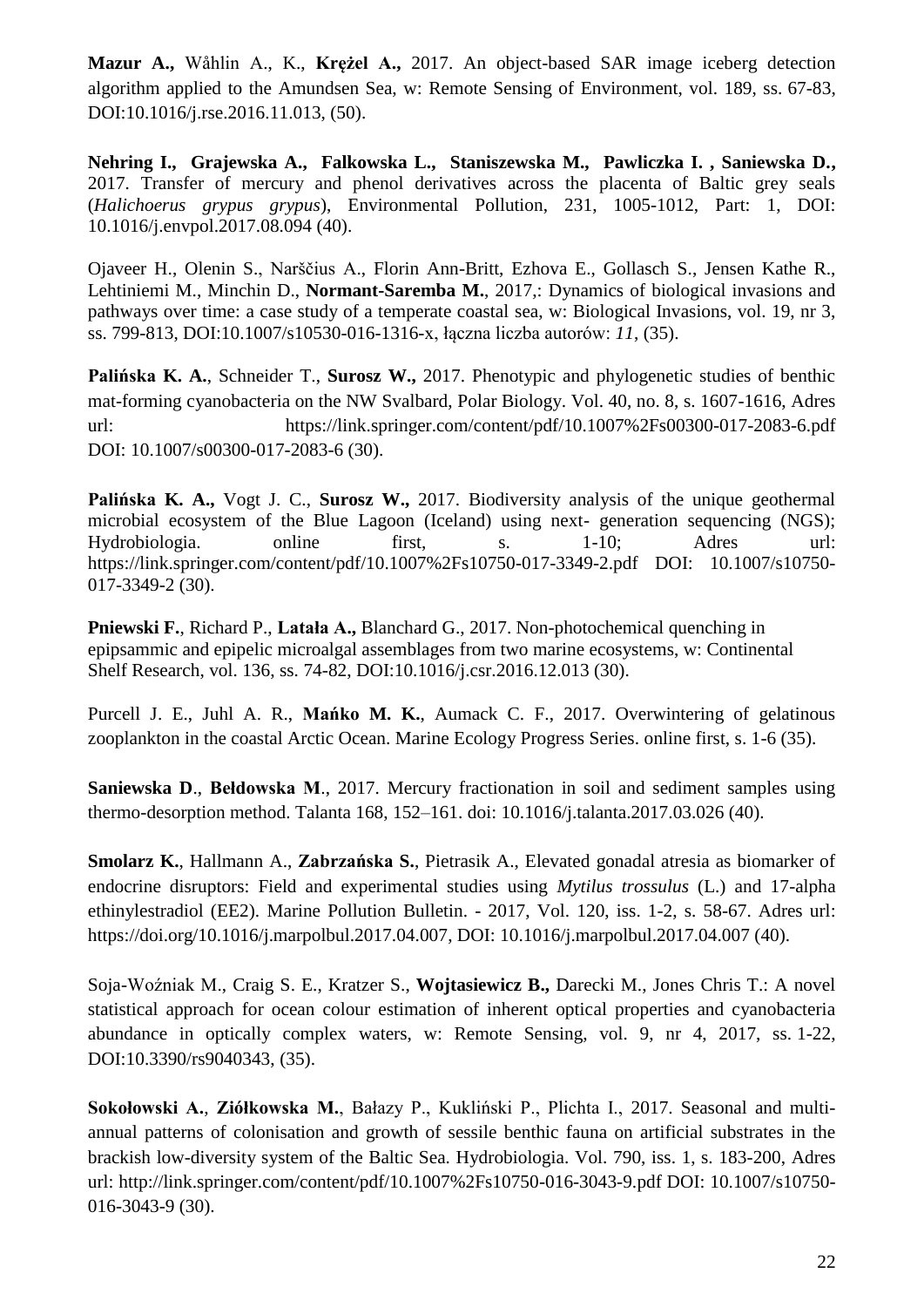**Sokołowski A.**, **Ziółkowska M.**, Bałazy P., Plichta I., Kukliński P., **Mudrak-Cegiołka S.,** - 2017, Recruitment pattern of benthic fauna on artificial substrates in brackish low-diversity system (the Baltic Sea). Hydrobiologia. Vol. 784, iss. 1, s. 125-141 (30).

**[Sokołowski](http://expertus.bg.ug.edu.pl/cgi-bin/expertus.cgi) R. J., [Janowski](http://expertus.bg.ug.edu.pl/cgi-bin/expertus.cgi) Ł.**, Hrynowiecka A., Molodkov A., 2017. Evolution of fluvial system during the Pleistocene warm stage (Marine Isotope Stage 7) : a case study from the Błądzikowo Formation, N Poland. Quaternary International. online first, s. 1-11. Adres url: <https://doi.org/10.1016/j.quaint.2017.09.042> DOI: [10.1016/j.quaint.2017.09.042,](http://dx.doi.org/10.1016/j.quaint.2017.09.042) (30).

**Staniszewska M., Graca B., Sokołowski A., Nehring I.**, Wasik A., Jendzul A., 2017. Factors determining accumulation of bisphenol A and alkylphenols at a low trophic level as exemplified by mussels Mytilus trossulus. Environmental Pollution (16): 32127-3. Adres url: <http://doi.org/10.1016/j.envpol.2016.11.020> DOI: [10.1016/j.envpol.2016.11.020](http://dx.doi.org/10.1016/j.envpol.2016.11.020) (40).

Staurland Aarbakke O. N., Fevolden S.E., **Weydmann A.,** 2017 Relative summer abundances and distribution of Pseudocalanus spp. (Copepoda: Calanoida) adults in relation to environmental variables in the Nordic Seas and Svalbard fjords. Polar Biology. Vol. 40, iss. 1, s. 51-59 (30).

Šulčius S., Montvydienė D., **Mazur-Marzec H**., Kasperovičienė J., Rulevičius R, Cibulskaitė Ž., 2017, *The profound effect of harmful cyanobacterial blooms: From food-web and management perspectives*. Science of the Total Environment - Vol. 609, s. 1443–1450. Adres url: <https://doi.org/10.1016/j.scitotenv.2017.07.253> DOI: [10.1016/j.scitotenv.2017.07.253](http://dx.doi.org/10.1016/j.scitotenv.2017.07.253) (40).

Symonová R., **[Ocalewicz](http://expertus.bg.ug.edu.pl/cgi-bin/expertus.cgi) K.**, Kirtiklis L., Delmastro G. B., Pelikánová Š., Garcia S., Kovařík A., 2017, Higher-order organisation of extremely amplified, potentially functional and massively methylated 5S rDNA in European pikes (*Esox* sp.) BMC Genomics, [dokument elektroniczny]. Vol. 18, art. no. 391, s. 1-16;

https://bmcgenomics.biomedcentral.com/articles/10.1186/s12864-017-3774-7 [dostęp 21.06.2017] Adres url: [https://bmcgenomics.biomedcentral.com/track/pdf/10.1186/s12864-017-3774-](https://bmcgenomics.biomedcentral.com/track/pdf/10.1186/s12864-017-3774-7?site=bmcgenomics.biomedcentral.com) [7?site=bmcgenomics.biomedcentral.com,](https://bmcgenomics.biomedcentral.com/track/pdf/10.1186/s12864-017-3774-7?site=bmcgenomics.biomedcentral.com) DOI: [10.1186/s12864-017-3774-7;](http://dx.doi.org/10.1186/s12864-017-3774-7) (40).

**Śliwińska-Wilczewska S.**, Maculewicz J., Barreiro Felpeto A., Vasconcelos V., **Latała A.**, 2017: Allelopathic activity of picocyanobacterium Synechococcus sp. on filamentous cyanobacteria, w: Journal of Experimental Marine Biology and Ecology, vol. 496, ss. 16-21, DOI:10.1016/j.jembe.2017.07.008, (30).

Vogt J. C., Albach D. C., **[Palińska](http://expertus.bg.ug.edu.pl/cgi-bin/expertus.cgi) K. A.,** 2017; Cyanobacteria of the Wadden Sea: seasonality and sediment influence on community composition, Hydrobiologia. online first, s. 1-15 Adres url: <https://link.springer.com/content/pdf/10.1007%2Fs10750-017-3287-z.pdf> DOI: [10.1007/s10750-](http://dx.doi.org/10.1007/s10750-017-3287-z) [017-3287-z](http://dx.doi.org/10.1007/s10750-017-3287-z) (30).

Vogt J.C., Abed R.M.M., Albach D. C., **[Palińska](http://expertus.bg.ug.edu.pl/cgi-bin/expertus.cgi) K. A.,** 2017. Bacterial and archaeal diversity in hypersaline cyanobacterial mats along a transect in the intertidal flats of the sultanate of Oman; Microbial Ecology. Vol. 75, iss. 2, s. 331-347; Adres url: <https://link.springer.com/content/pdf/10.1007%2Fs00248-017-1040-9.pdf> DOI: [10.1007/s00248-017-](http://dx.doi.org/10.1007/s00248-017-1040-9) [1040-9](http://dx.doi.org/10.1007/s00248-017-1040-9) (35).

**Weydmann A**, Walczowski W., Carstensen J., Kwasniewski S., 2017. Warming of Subarctic waters accelerates development of a key marine zooplankton *Calanus finmarchicus*. Global Change Biology. online first, s. 1-33. Adres url:<http://onlinelibrary.wiley.com/doi/10.1111/gcb.13864/epdf> DOI: [10.1111/gcb.13864](http://dx.doi.org/10.1111/gcb.13864) (50).